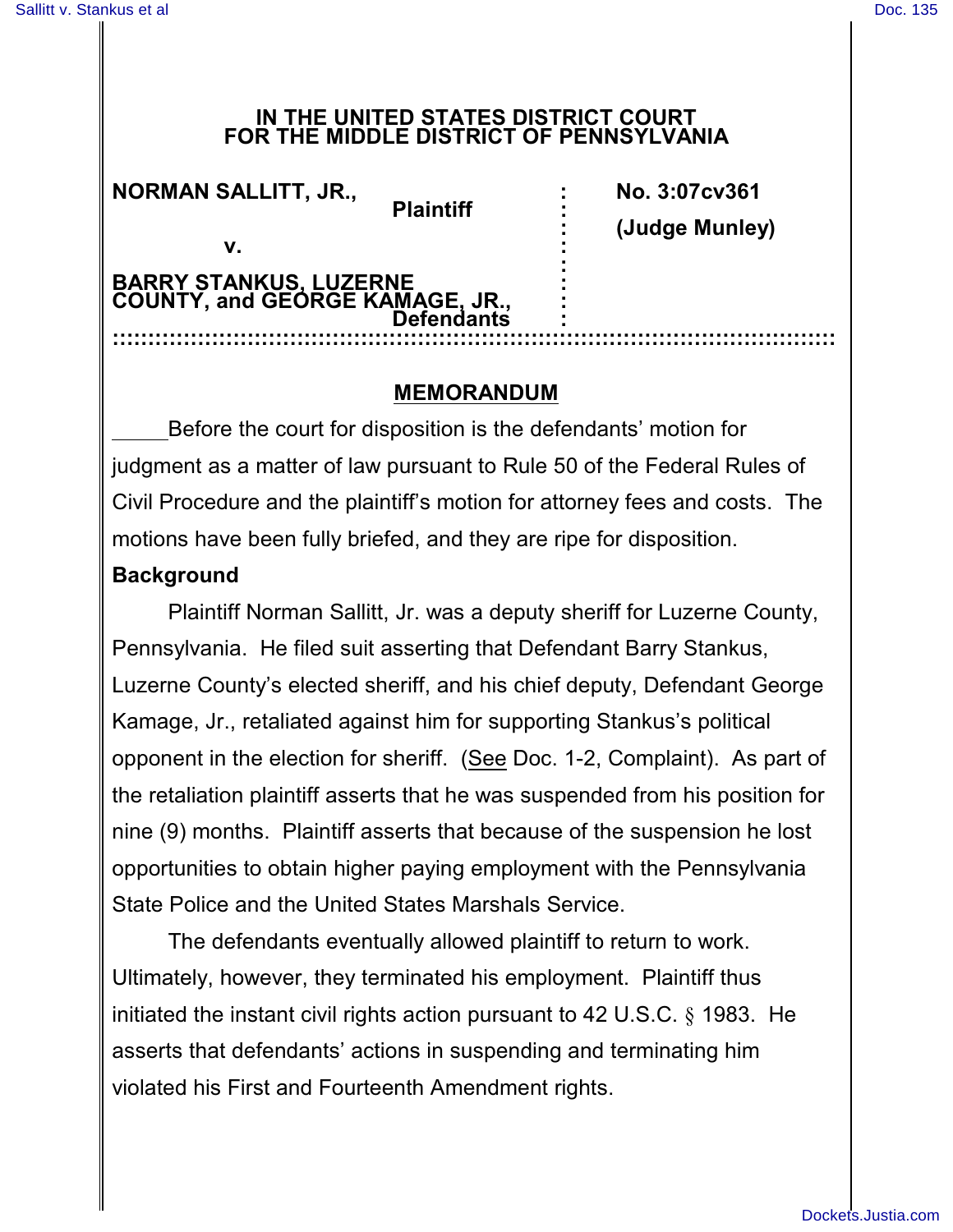A jury trial on this matter commenced on March 17, 2009 and the jury returned its verdict on March 25, 2009. (Doc. 89, Verdict). The jury found that defendants Luzerne County and Barry Stankus had violated plaintiff's due process rights in connection with his suspension. (Id.) The jury awarded past economic damages \$25,000.00, future economic damages of \$100,000.00, non-economic damages of \$100,000.00 and punitive damages against Defendant Stankus in the amount of \$155,000.00. (Id.) <sup>1</sup> The jury found no liability on the part of Defendant Kamage. The jury further found for the defendants on plaintiff's First Amendment freedom association claim involving both plaintiff's suspension and termination. (Doc. 89, Verdict at ¶¶ 3, 5, 7). After the trial, the defendants filed the instant motion for judgment as a matter of law pursuant to Rule 50 of the Federal Rule of Civil Procedure. Additionally, the plaintiff moved for an award of attorney's fees and costs. The motions have been briefed, and they are ripe for disposition.

#### **Jurisdiction**

Plaintiff filed his complaint pursuant to 42 U.S.C. § 1983 for constitutional violations. We thus have jurisdiction under 28 U.S.C. § 1331 ("The district courts shall have original jurisdiction of all civil actions arising under the Constitution, laws, or treaties of the United States.").

Two motions are before the court. We will address them separately. **A. Motion for judgment as a matter of law Standard of review**

Defendants seek judgment as a matter of law pursuant to Federal

<sup>&</sup>lt;sup>1</sup>The court will address the facts in more detail and with citations to the record where appropriate below.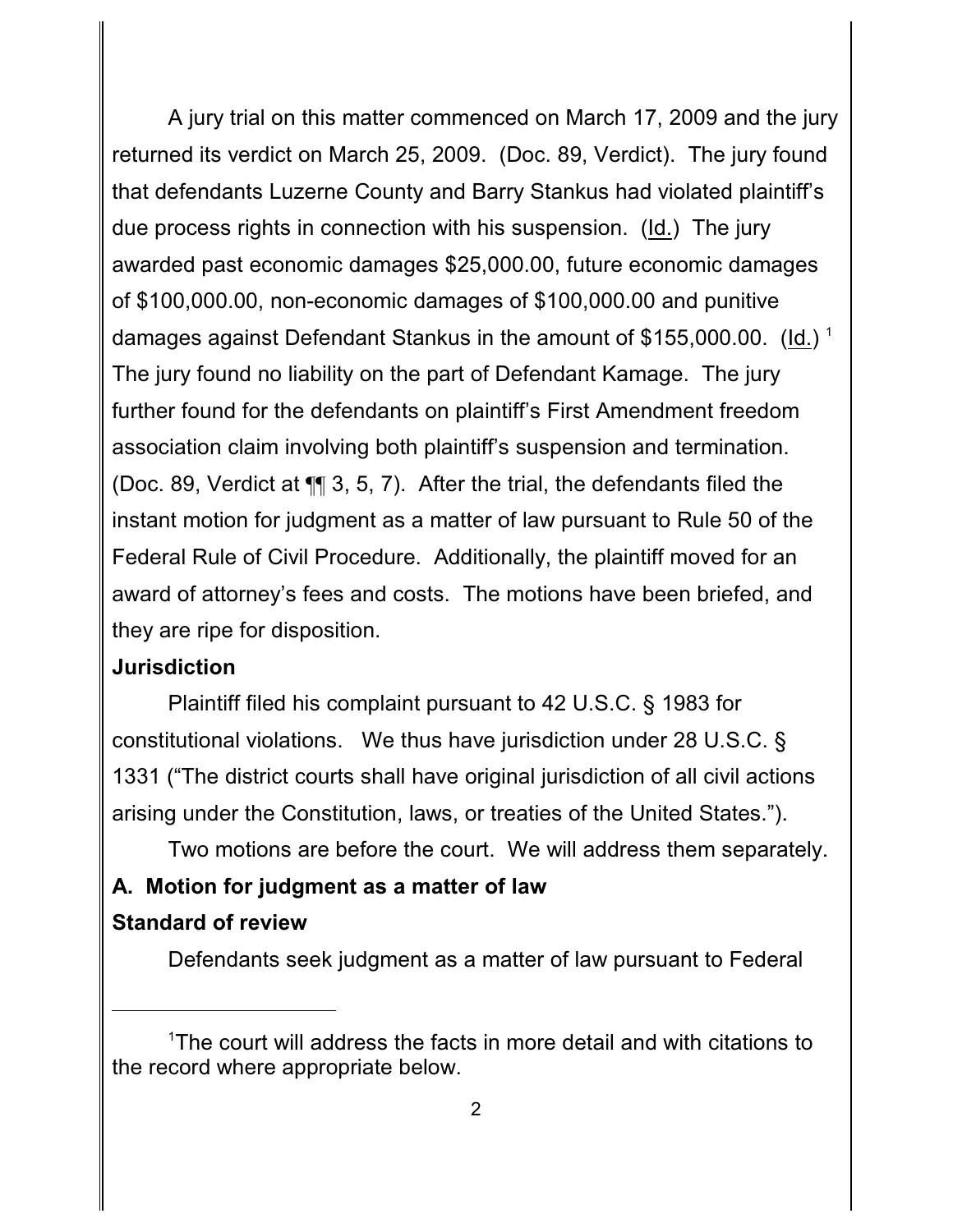Rule of Civil Procedure 50 on several grounds. "Under Rule 50, a court should render judgment as a matter of law when 'a party has been fully heard on an issue and there is no legally sufficient evidentiary basis for a reasonable jury to find for that party on that issue.'" Reeves v. Sanderson Plumbing Prods., 530 U.S. 133, 149 (2000) (quoting FED. R. CIV. P. 50(a)(1)). The court grants this motion "only if 'viewing the evidence in the light most favorable to the nonmovant and giving it the advantage of every fair and reasonable inference, there is insufficient evidence from which a jury could find liability.'" Buskirk v. Apollo Metals, 307 F.3d 160, 166 (3d Cir. 2002) (quoting Lightning Lube, Inc. v. Witco Corp., 4 F.3d 1153, 1166 (3d Cir. 1993)). Courts apply the same standard to motions made before the jury verdict pursuant to Rule 50(a) and after the jury verdict made pursuant to Rule 50(b). See McDaniels v. Flick, 59 F.3d 446, 453 (3d Cir. 1995).

# **Discussion**

The defendants raise several issues that we will discuss separately.

# **I. Punitive damages**

As noted above, the jury awarded plaintiff \$155,000.00 in punitive damages against Defendant Barry Stankus. The defendants' first argument is that the imposition of punitive damages against Defendant Stankus is an error of law. Defendants raise the following arguments with regard to the punitive damages: 1) punitive damages are inappropriate against Defendant Stankus because plaintiff sued him, and he acted in, his official capacity; 2) no evidence was presented to the jury to determine the amount of punitive damages and the punitive damages award is against the weight of the evidence; and 3) the punitive damages are too high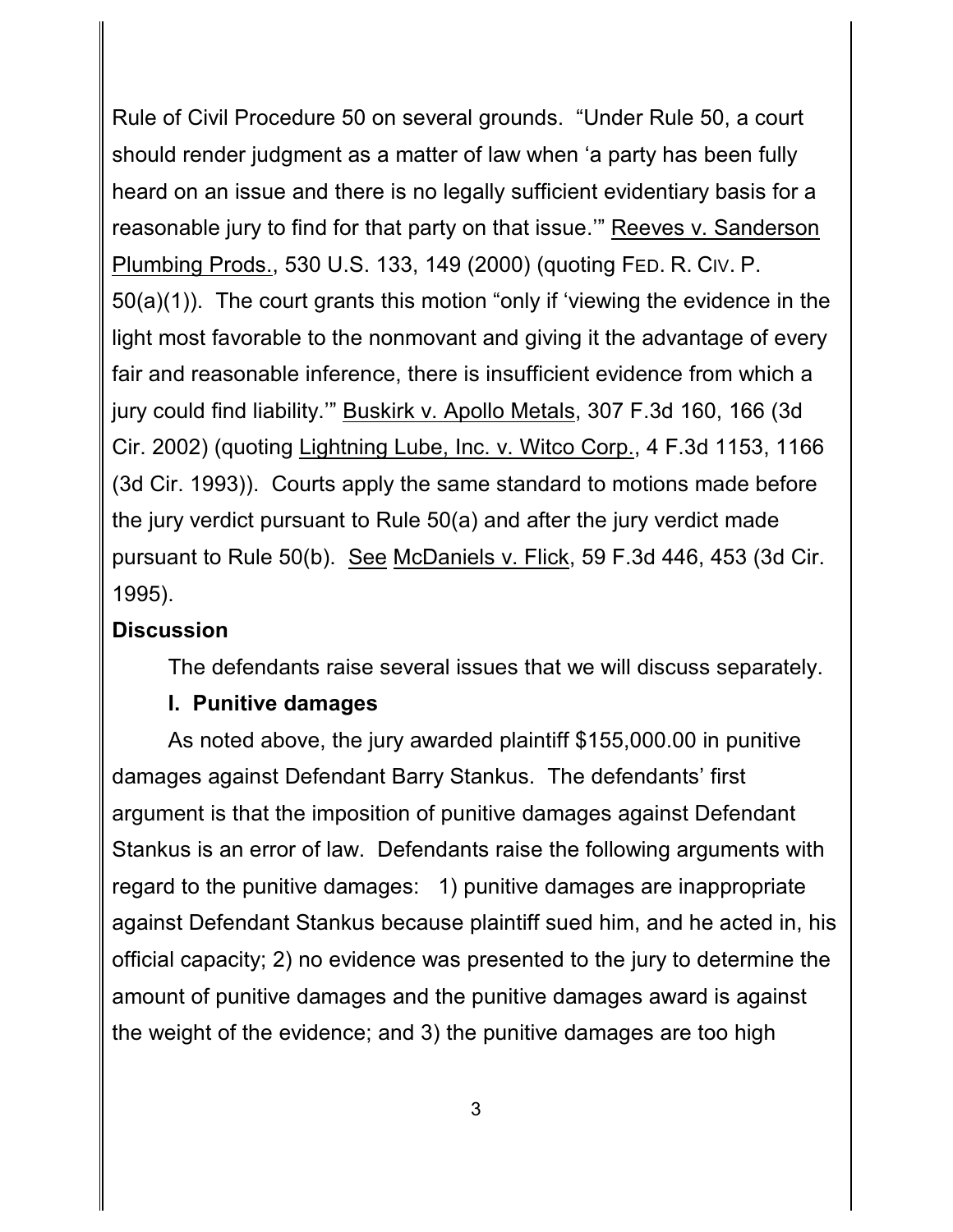based on recent Supreme Court decisions. We will address these issues *in seriatim*. **a. Official capacity**

Defendants first argue that Defendant Stankus cannot properly be found liable for punitive damages. Defendants argue as follows: Plaintiff sued Stankus in Stankus's official capacity only. Suing Stankus in his official capacity as the Sheriff of Luzerne County is equivalent to suing Luzerne County. Luzerne County cannot be held liable for punitive damages. Therefore, Stankus cannot be found liable for punitive damages. We are unconvinced by defendants' argument.

Initially, we find that the defendants have waived this issue. A party cannot raise an issue after a trial if it did not raise that issue preverdict. Wilson v. Vt. Castings, Inc., 170 F.3d 391, 395 (3d Cir. 1999); Williams v. Runyon, 130 F.3d 568, 571-72 (3d Cir. 1997); see also FED. R. CIV. P. 50 cmt. (2006) ("[T]he Rule 50(b) motion . . . can be granted only on grounds advanced in the preverdict motion"). In the instant case, the defendants never raised this issue until its post-verdict motions. Before the verdict, the defendants did not seek to dismiss the punitive damages claim on the basis that the individual defendants were sued in their official capacity and as such punitive damages were inappropriate. The defendants have thus waived this issue, and it will be denied.

If defendants had raised the issue prior to the verdict, it would have been dealt with simply. It is evident from the course of proceedings that the plaintiff sued Defendant Stankus in his individual capacity. In fact, if this was not the plaintiff's intent, the presence of Stankus as a defendant would have been wholly unnecessary and redundant. See Carver v. Foerster, 102 F.3d 96, 97 n.1 (3d Cir. 1996) (explaining that claims against

4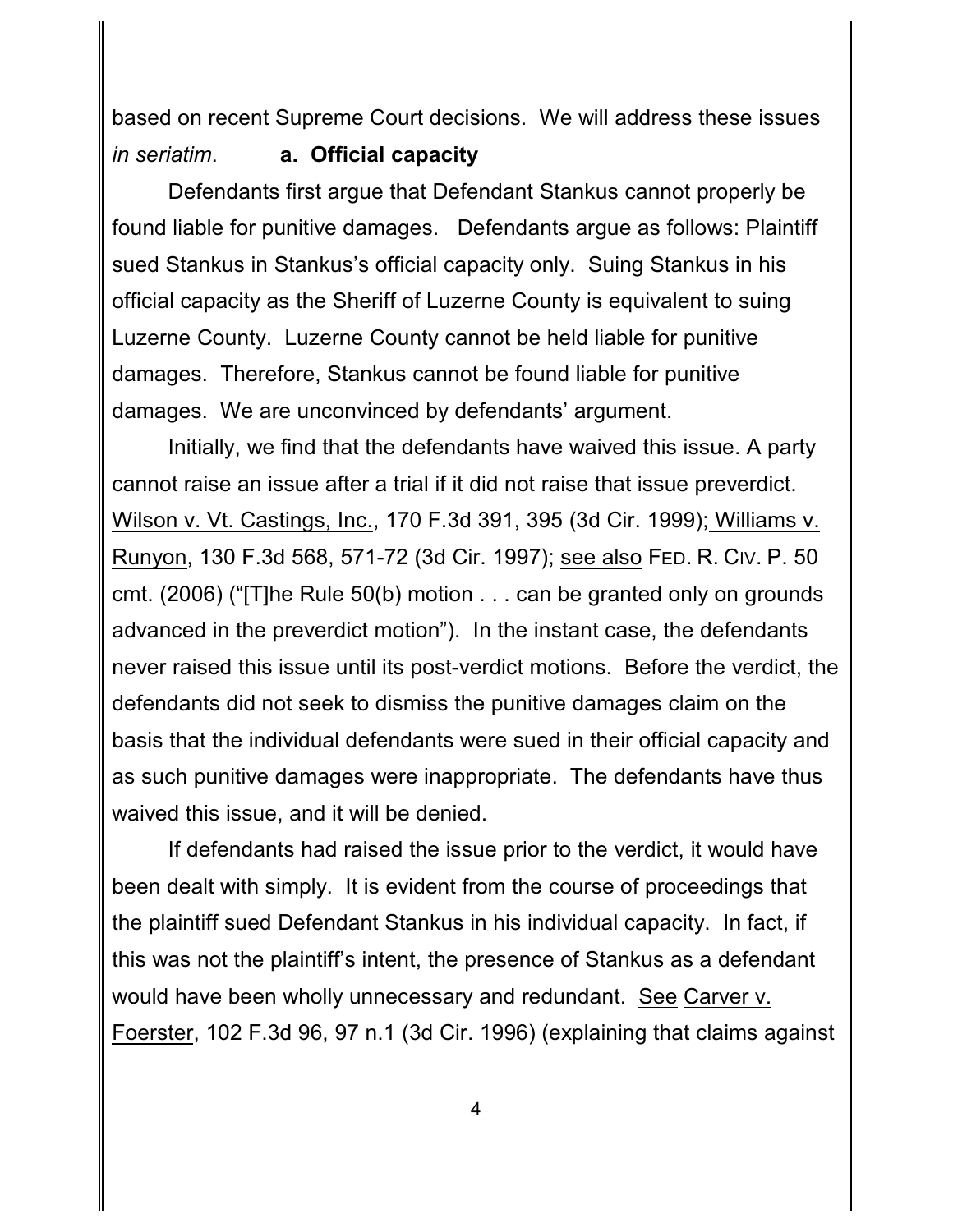a county employee in his official capactiy "are in fact claims against the County"). In other words, the mere presence of Stankus as a defendant indicates the plaintiff's intention to sue him in his individual capacity. Defendants never moved to dismiss Stankus on the basis that he was sued only in his official capacity, indicating that they also treated him as having been sued in his individual rather than official capacity. Additionally, the verdict form contained a punitive damages question applicable to Defendant Barry Stankus but not applicable to Luzerne County. (Doc. 89, Verdict at ¶ 11). The fact that the verdict form did not contain a question regarding punitive damages and Luzerne County indicates that the parties knew which parties could be held liable for punitive damages -- defendants sued in their individual capacities -- and which could not -- the county or defendants sued in their official capacities.

Moreover, defendants argue that the individual defendants only acted in their official capacities in dealing with the plaintiff and therefore could not be held liable in an individual capacity. Defendants argue apparently that Defendant Stankus's suspension of the plaintiff was an action taken in his official capacity as the sheriff. Therefore, he cannot be held liable in his individual capacity. This assertion is not an accurate statement of the law. State officials may in fact be held liable in their individual capacities for actions they take in their official capacities. Hafer v. Melo, 502 U.S. 21, 27 (1991).

#### **b. Evidence to determine amount of punitive damages**

Next, the defendants argue that the punitive damages verdict must be dismissed because the jury had no evidence upon which it could determine an appropriate amount to punish Defendant Stankus.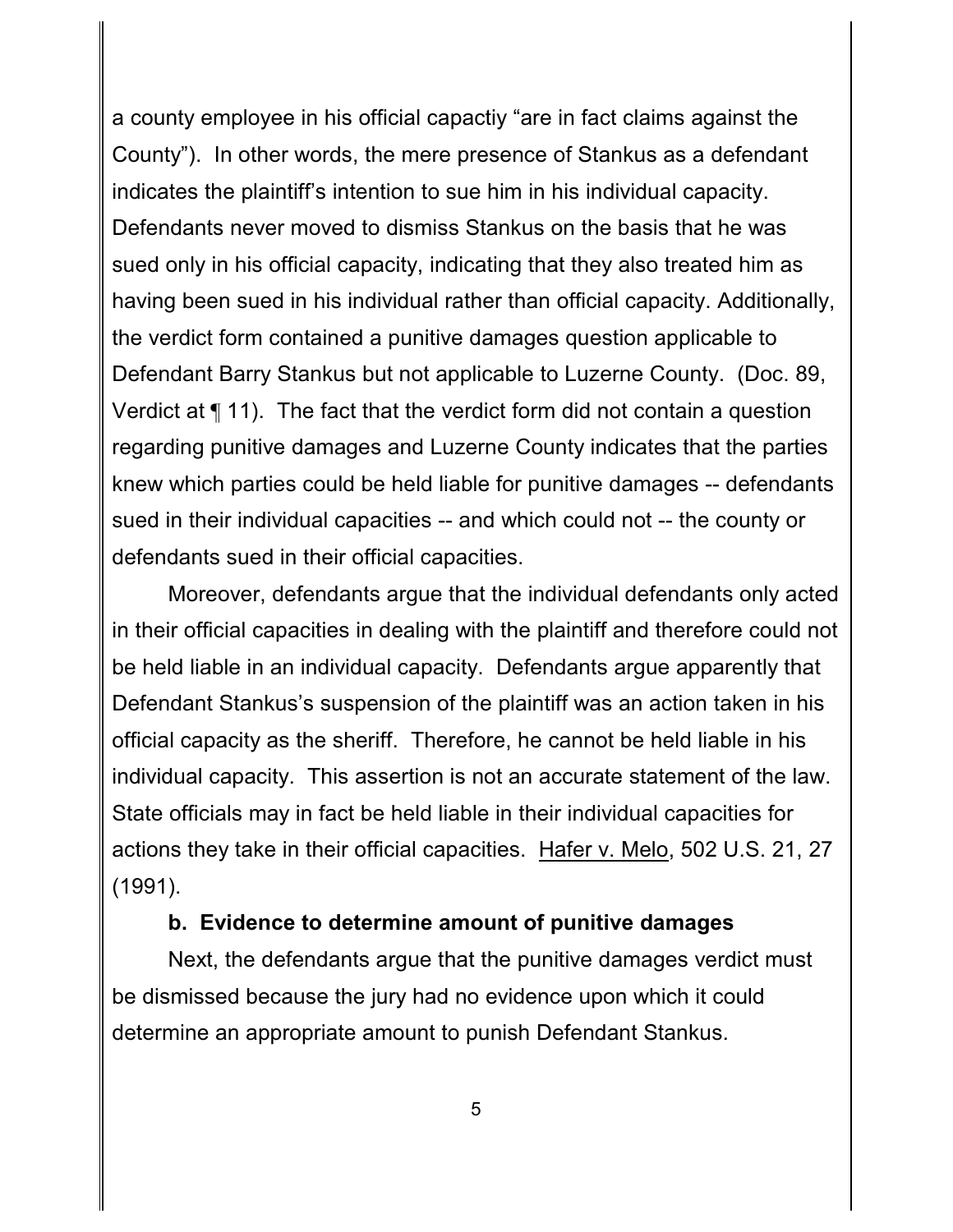Defendants argue that the court should have allowed a separate hearing to determine the net worth of Defendant Stankus so the jury could take that in consideration in determining the punitive damages award. We are unconvinced by the defendants' argument.

Defendants cite no authority for the proposition that the plaintiff must present evidence of net worth in order to allow punitive damages. They also present no authority that requires the court to hold a separate hearing on punitive damages. The court did not limit the defendants' ability to present evidence in the trial regarding Defendant Stankus's net worth or any other factor affecting punitive damages. We will not dismiss the award of punitive damages merely because the defendants failed to present the evidence it wanted jury to have.

In a related argument, the defendants argue that the award of punitive damages violates Defendant Stankus's due process rights. Defendants argue that the award is grossly disproportionate to Stankus's conduct. In support of this position, the defendants cite Willow Inn, Inc. v. Public Serice Mut. Ins. Co., 339 F.3d 224 (3d Cir. 2005).

The law provides that punitive damages cannot be awarded in a section 1983 case unless there is more than a mere violation of a right justifying compensatory damage. The defendant must have acted with a certain state of mind, that is reckless or callous disregard for the rights of others. Keenan v. City of Philadelphia, 983 F.2d 459, 469-70 (3d Cir. 1992). Keenan explains as follows:

> Punitive damages in § 1983 cases are available where the defendants have acted with a "reckless or callous disregard of, or indifference to, the rights and safety of others." Bennis v. Gable, 823 F.2d 723, 734 (3d Cir.1987) <u>(quoting Smith v. Wade, 46</u>1 U.S. 30, 56, 103 S.Ct. 1625, 1640, 75 L.Ed.2d 632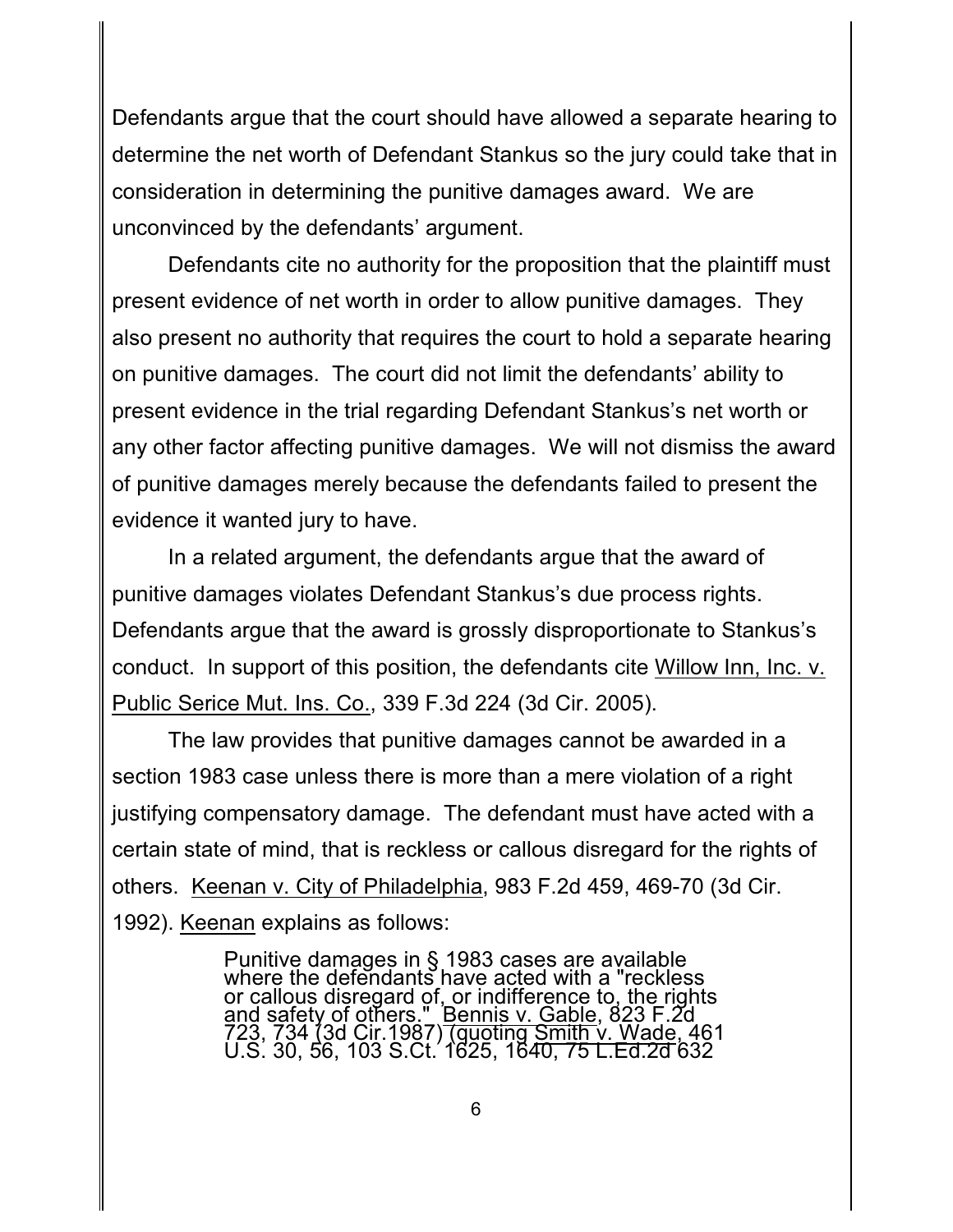(1983)). However, "punitive damages in general represent a limited remedy, to be reserved for special circumstances." Savarese v. Agriss, 883 F.2d 1194, 1205 (3d Cir.1989) (citing Cochetti v. Desmond, 572 F.2d 102, 105-06 (3d Cir.1978)). "[D]espite its utility as a deterrent, the punitive damage remedy must be reserved, we think, for cases in which the defendant's conduct amounts to something more than a bare violation justifying compensatory damages or injunctive relief." <u>Cochetti</u>, 572 F.2d at 106.

Id.

In order to pass constitutional muster, punitive damages "must not be disproportionately excessive to the degree of the reprehensibility of the defendant's conduct and the harm that conduct visited upon the plaintiff[.]"<sup>2</sup> Willow Inn, 399 F.3d at 230.

The court is satisfied that the evidence supports the award of punitive damages in the instant case. The jury concluded that Defendant Barry Stankus had deprived plaintiff's due process rights in connection with the suspension of his employment between April 2004 and January 2005. (Doc. 89, Verdict at ¶ 1). The plaintiff's trial testimony revealed that Stankus refused to inform the plaintiff of the reason for his suspension. (Doc. 121, N.T. 3/18/09, at 34-35, 53). Officials representing plaintiff's labor union were also unable to determine the reason for the suspension. (Doc. 123, N.T. 3/20/09, 79-81, 82-83; Doc. 122, N.T. 3/19/09, 58, 65-66, 68, 78-79). Defendants only told them that "it's under investigation." (Doc. 123, N.T. 3/20/09 80-81; Doc. 122, N.T. 3/19/09 68, 78-79).

Another employee who Stankus suspended, Michael Barna testified

 $2$ A third factor is "the state legislature's judgment of the appropriate sanctions for the conduct." Willow Inn, 399 F.3d at 230. We are not dealing with punitive damages awarded under state law; therefore, we need not address this issue.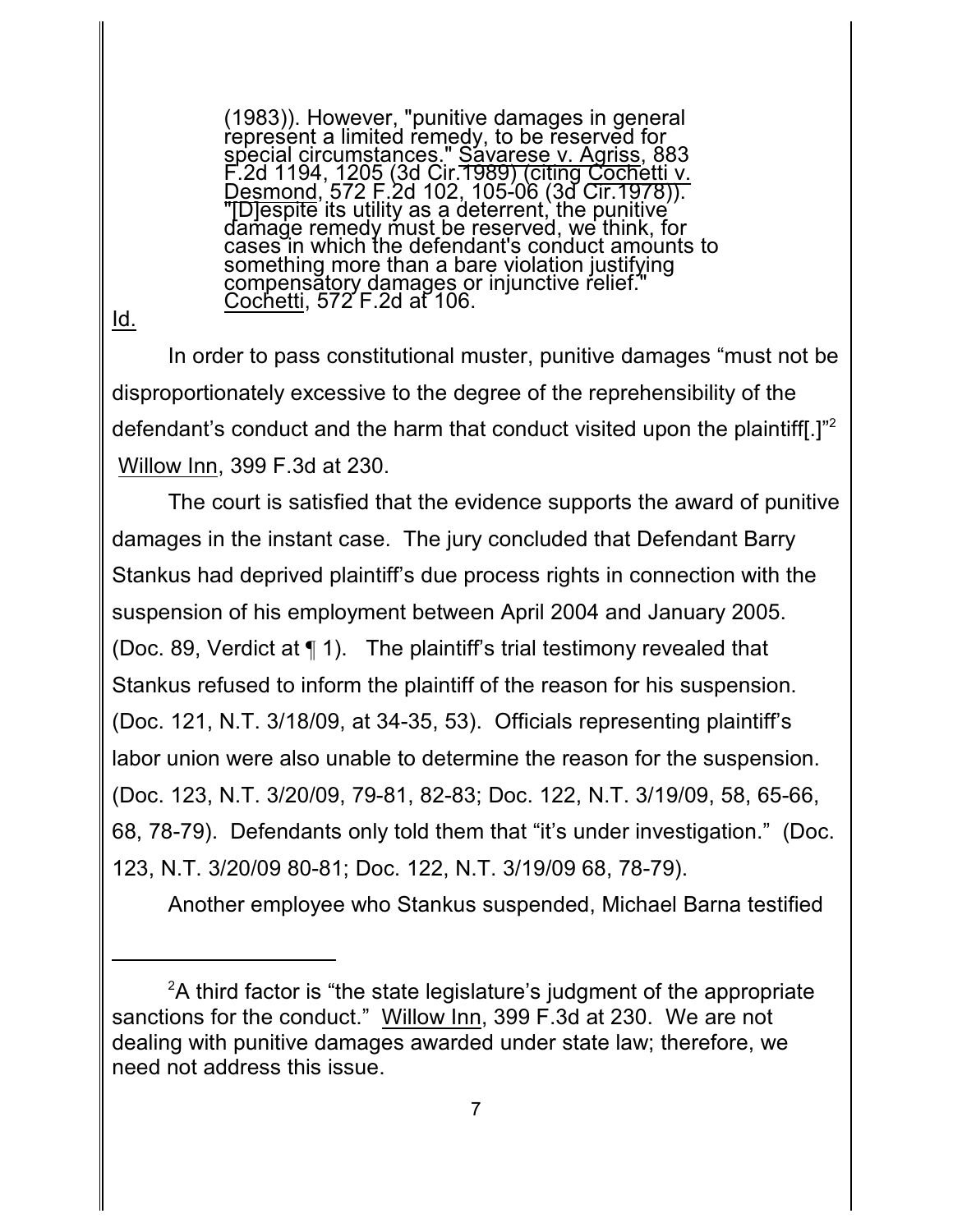that Stankus never told him the reason for his suspension either. (Doc. 121, N.T. 3/18/09 at 221-222). Barna further indicated that Stankus told him that if he and the others were ever disloyal to him he would "blow up" their houses with their families inside. (Doc. 121, N.T. 3/18/09 at 223). This evidence demonstrates malice or at least a reckless disregard for the rights of others on the part of Defendant Stankus.

Malice or reckless disregard on Stankus's part is also established through the testimony of Defendant Kamage who revealed that Stankus indicated that he intended to "destroy people" and "ruin lives." (Doc. 123, N.T. 3/20/09 at 147). In fact, the testimony revealed that the fact that defendants never told plaintiff the reason for his suspension, caused the Pennsylvania State Police to take him out of consideration for a position. $3$ This evidence all supports the jury's award of punitive damages. Therefore, the defendants' argument on this point is without merit.

#### **c. Excessiveness of the punitive damages award**

Defendants also argue that the jury awarded an excessive amount of punitive damages. Defendants assert that the Supreme Court ruling in Exxon Shipping Co. v. Baker, - - U.S. - - , 128 S. Ct. 2605 (2008), requires that punitive damages should be awarded in a less than 1:1 ratio to compensatory damages. Plaintiff argues that the amount of compensatory damages in the instant case was \$100,000.00, therefore the award of \$155,000.00 in punitive damages exceeds the 1:1 ratio. We are unconvinced. The compensatory damages awarded by the jury, in fact,

<sup>&</sup>lt;sup>3</sup>Defendant Stankus told the jury that he had told plaintiff the reason for his suspension. The jury could conclude that this statement was a fabrication and that the defendant had a consciousness that he did wrong.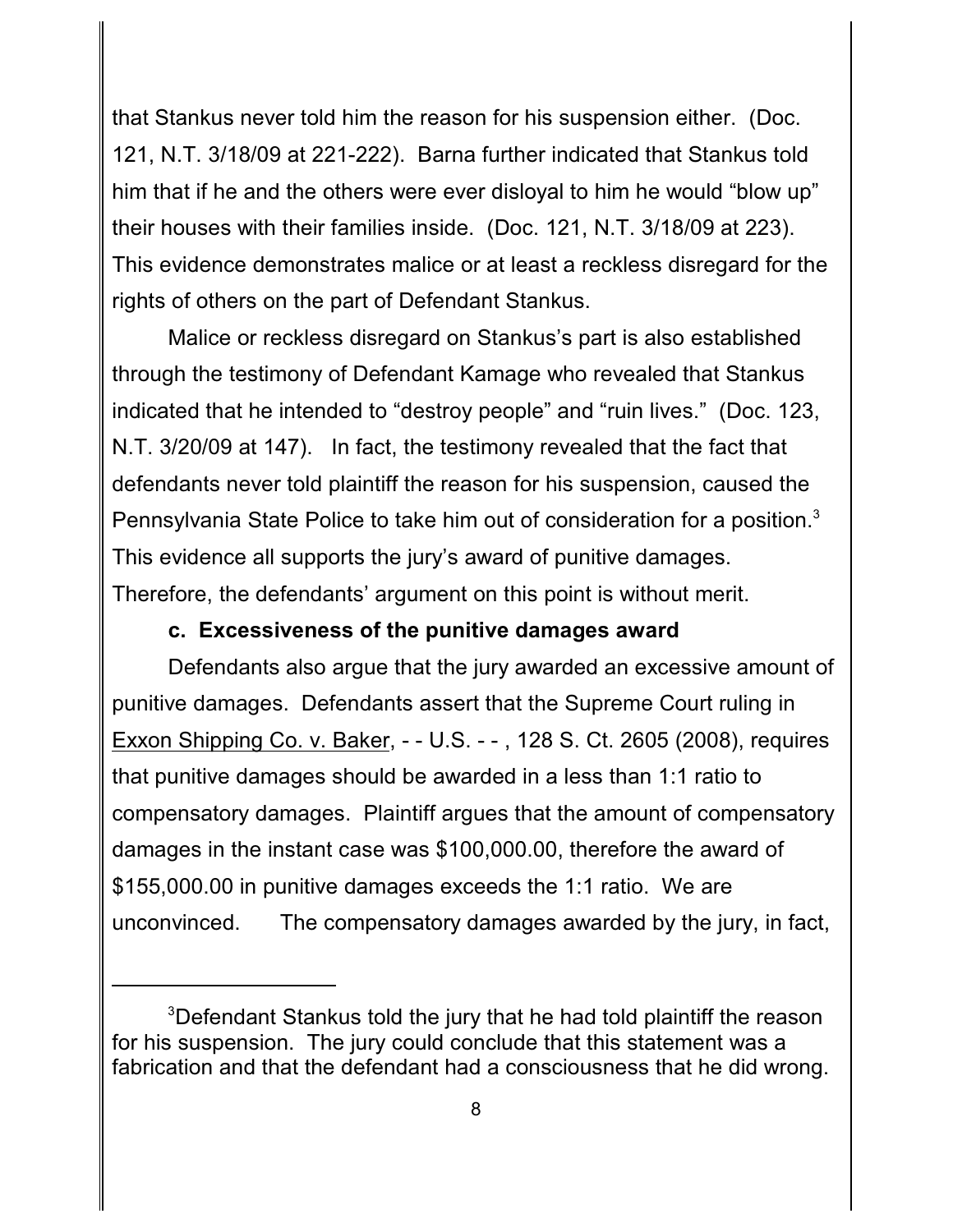amount to \$255,000.00. (Doc. 89, Verdict at ¶ 9). Therefore, the punitive damages award is less than the compensatory award and the ratio is appropriate under Exxon.<sup>4</sup>

# **II. "Back pay/front pay"**

The next section of defendants' brief attacks the jury's award of past and future compensatory damages. In this section of their brief, the defendants present several different arguments that overlap. We have attempted separate the arguments and break out the issues in order to address them in an orderly fashion.

Defendants basically argue four matters: 1) whether the award of any economic damages at all was against the weight of the evidence; 2) whether the court erred in ruling on motions in limine regarding the admission of evidence of lost opportunities from the Pennsylvania State Police and the United States Marshals Service; 3) whether the court should have precluded the plaintiff's economic expert from testifying and whether the expert's testimony was too speculative; and 4) whether the court erred in denying defendants' proposed jury charge with respect to whether plaintiff possessed a property interest in employment with the Pennsylvania State Police. We will address these issues in turn.

# **a. The award of economic damages**

First, defendants argue that plaintiff suffered no economic damages and should not have been awarded back pay and front pay because the defendants suspended him *with pay* and ultimately brought him back to

<sup>&</sup>lt;sup>4</sup>Because the punitive damages meet the requirements of Exxon, the issue of whether Exxon actually controls the punitive damages award is moot.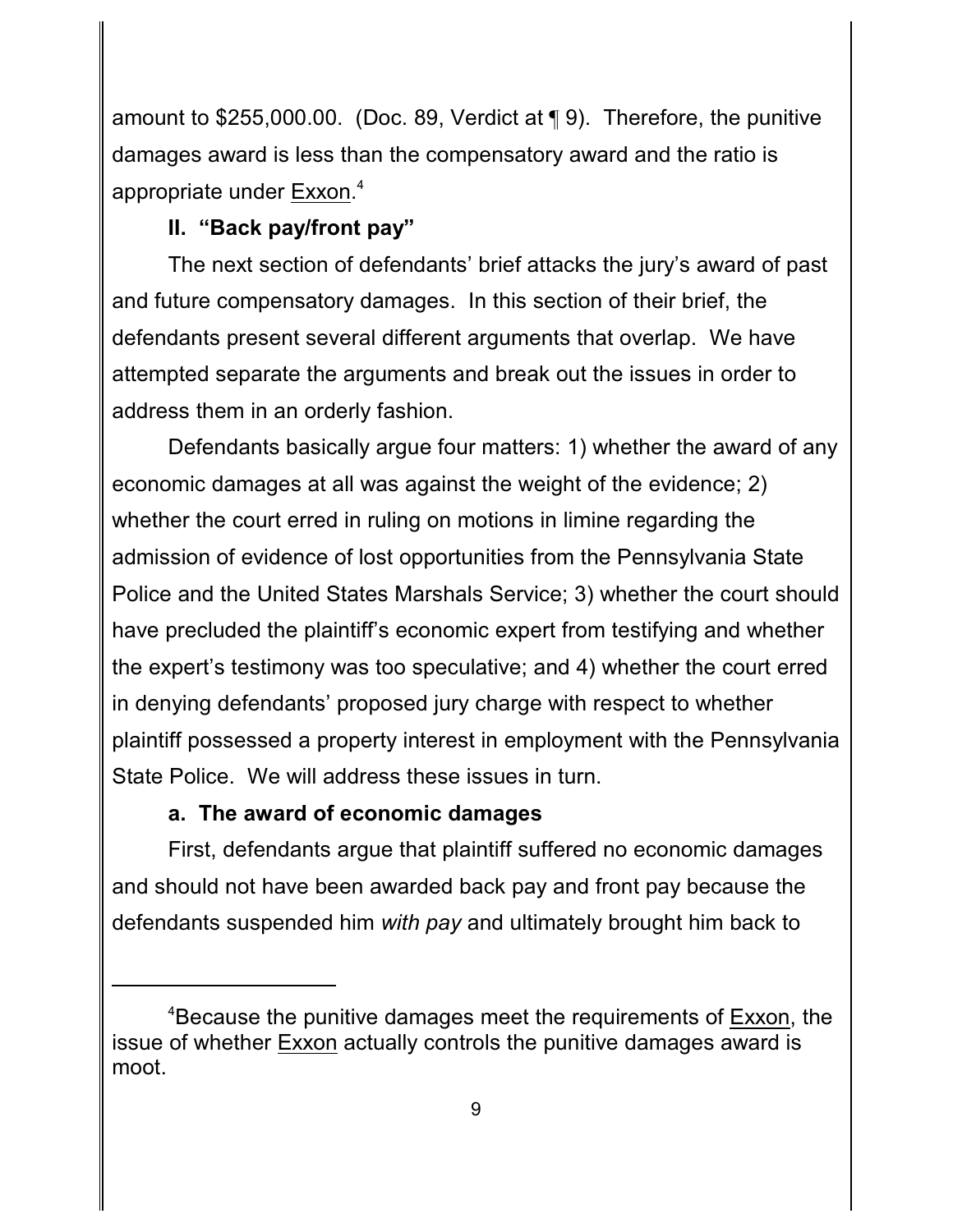work. Defendants' argument lacks merit because the jury did not award back pay and front pay. The jury awarded "past economic damages" and "future economic damages." (Doc. 89, Verdict at  $\P$  $\P$  9(A) and (B)).<sup>5</sup> As discussed more fully below, testimony at the trial established that plaintiff's prospects of obtaining employment with the Pennsylvania State Police and the United States Marshals Service were impaired by his suspension. Plaintiff argued that this caused an economic loss. The jury agreed and awarded him damages. Accordingly, the award of economic damages is not against the weight of the evidence.

## **b. Other employment opportunities**

Next, the defendants argue that it was improper for the court to allow testimony of potential employment with the Pennsylvania State Police and the United States Marshals Service. Defendants filed motions in limine to preclude this testimony, and the court denied the motions. (Doc. 40, Memorandum dated 12/11/08 denying defendants' motions in limine). Defendants argue that these potential employers disqualified plaintiff from employment due to reasons unrelated to plaintiff's suspension. Therefore, defendants argue that they should not be held liable for any lost employment opportunity.

Defendants' position is without merit. Plaintiff presented evidence at the trial that these employment opportunities were lost due to the defendants suspending him without reason. (N.T. Julie Farling Videotape

 $5$ The plaintiff's economic expert did use the terms "back pay" and "front pay". In so doing, however, he referred to the economic loss due to plaintiff's failure to obtain a position with the Pennsylvania State Police or the United State Marshal's Service. He did not refer to pay lost from plaintiff's employment with the sheriff's department.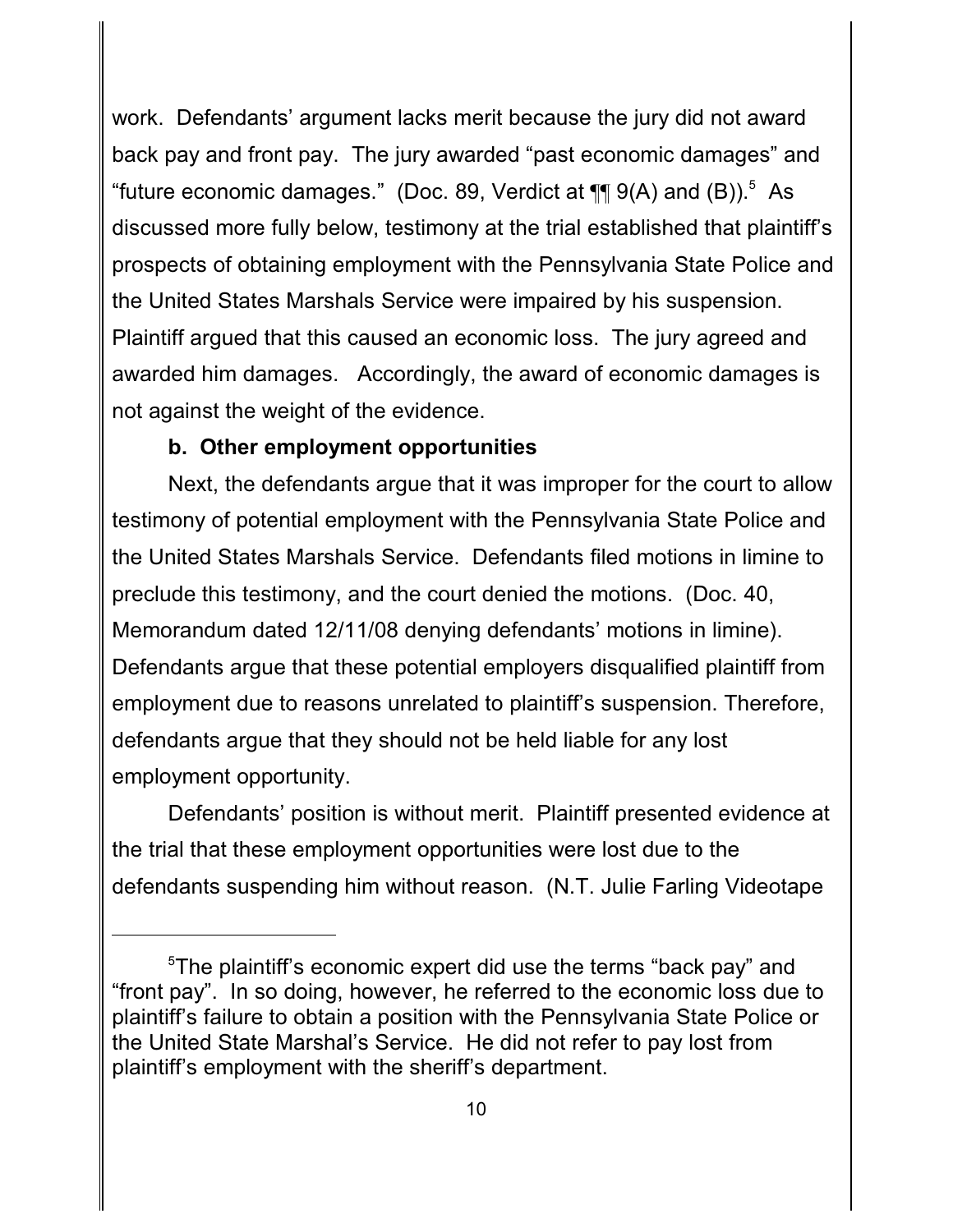Deposition: 56, 81-81) (indicating that the Pennsylvania State Police delayed the hiring process in plaintiff's case because they could not believe that he had not been informed the reason for his suspension); N.T. 3/18/09, Plaintiff's Testimony, Doc. 121, 25-26 (indicating that plaintiff had received a conditional job offer with the Marshals, which was no longer available because of his suspension by the defendants). These two jobs paid more than the plaintiff's job with the sheriff's department. The jury, therefore, was free to determine that plaintiff suffered an economic loss due to defendants' actions and that he would continue to suffer an economic loss into the future. $^6$  In fact, the jury found that plaintiff had suffered \$25,000.00 in past economic damages and \$100,000.00 in future economic damages. (Doc. 89, Verdict at ¶ 9). Therefore, the court did not err in ruling on the motions in limine on these issues or in presenting these issues to the jury.

### **c. Plaintiff's expert witness**

Defendants also moved in limine to preclude the testimony of plaintiff's economic expert Andrew C. Verzilli, M.B.A with regard to plaintiff's pursuit and/or denial of employment with the Pennsylvania State Police and the U.S. Marshals Service. The defendants argued in the

 $6$ The case defendants cite in support of their position discusses constitutional issues and whether a property interest arises from employment or potential employment with the Pennsylvania State Police. Altieri v. Pennsylvania State Police, No. Civ.A.98-CV-5495, 2000 WL 427272 (E.D. Pa. April 20, 2000). The issue in the instant case, however, is not whether plaintiff had a property interest in the relevant employment, but whether he was denied the employment because of the defendants' actions and whether he suffered some monetary harm.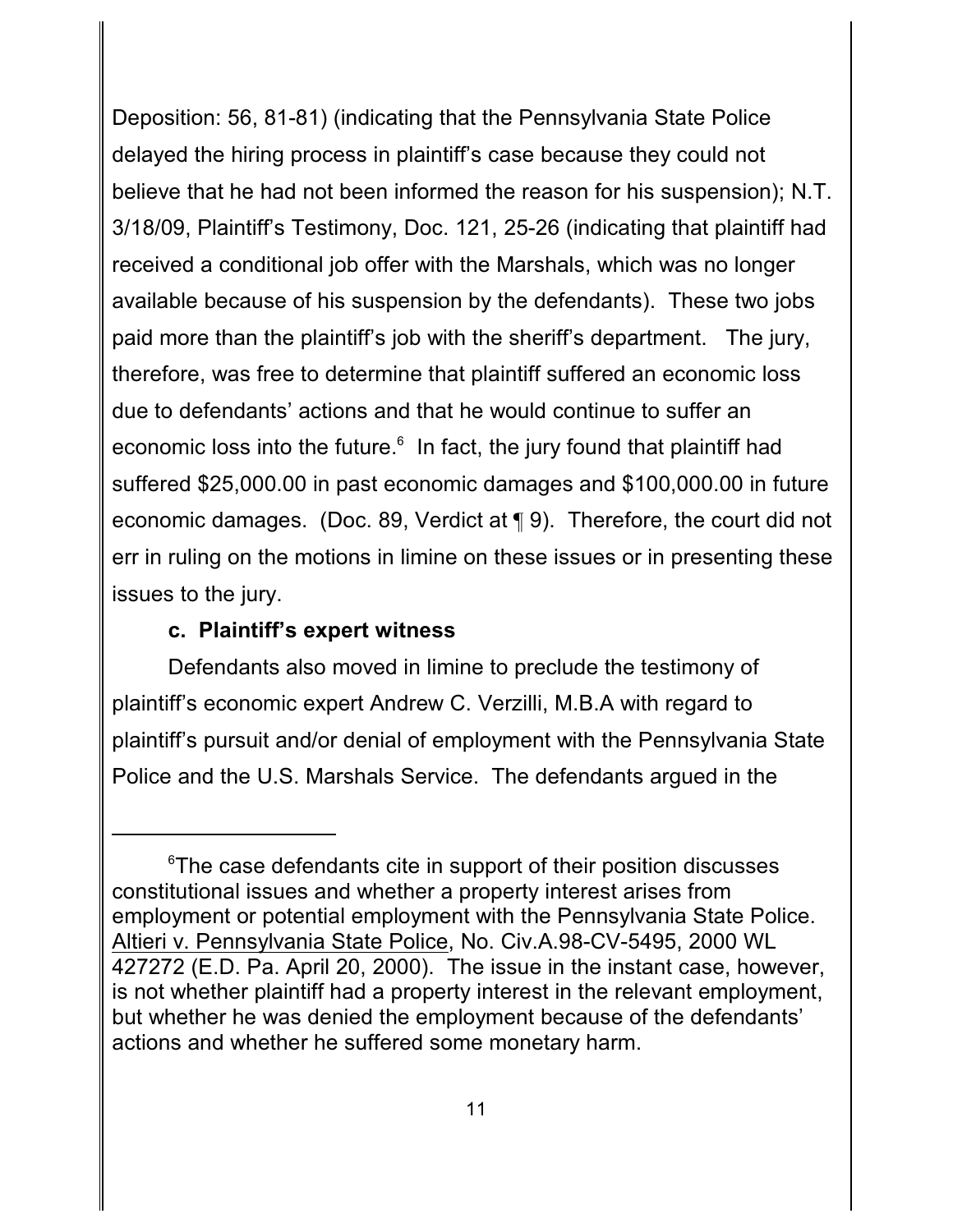motion in limine that because evidence of these other jobs should be precluded the economist should not be permitted to discuss them. As we found it appropriate at the motion in limine stage to allow the evidence of the lost employment opportunities, no reason existed to preclude the plaintiff from presenting his economic expert.

Defendants now argue that plaintiff's expert testified in a wildly speculative and inappropriate manner. Defendants assert that the plaintiff's expert was not aware of pertinent facts regarding the employment opportunities such as whether there were reasons other than the defendants' actions that precluded these job opportunities. Defendants' argument is without merit. The economist was not charged with the task of determining what factors precluded plaintiff from obtaining these jobs. The expert's task was merely to compute the economic losses plaintiff suffered from these lost opportunities. The jury's task was to determine whether the defendants actually caused these losses. Therefore, whether the economist had pertinent facts regarding the employment at these other places or why plaintiff was precluded from these jobs is immaterial.

In a related argument, the defendants claim that the expert testified to damages in a range from \$687,000.00 to \$1,657,035.00. The jury awarded a total of \$125,000.00 in economic damages. Thus, according to the defendants, the jury's award has no rational relationship to the testimony of the expert. Thus, the award is speculative and must be set aside. We disagree.

Plaintiff's expert presented his testimony and estimates of the damages. The jury's task was to sort through the evidence and award damages that they concluded adequately addressed the harm.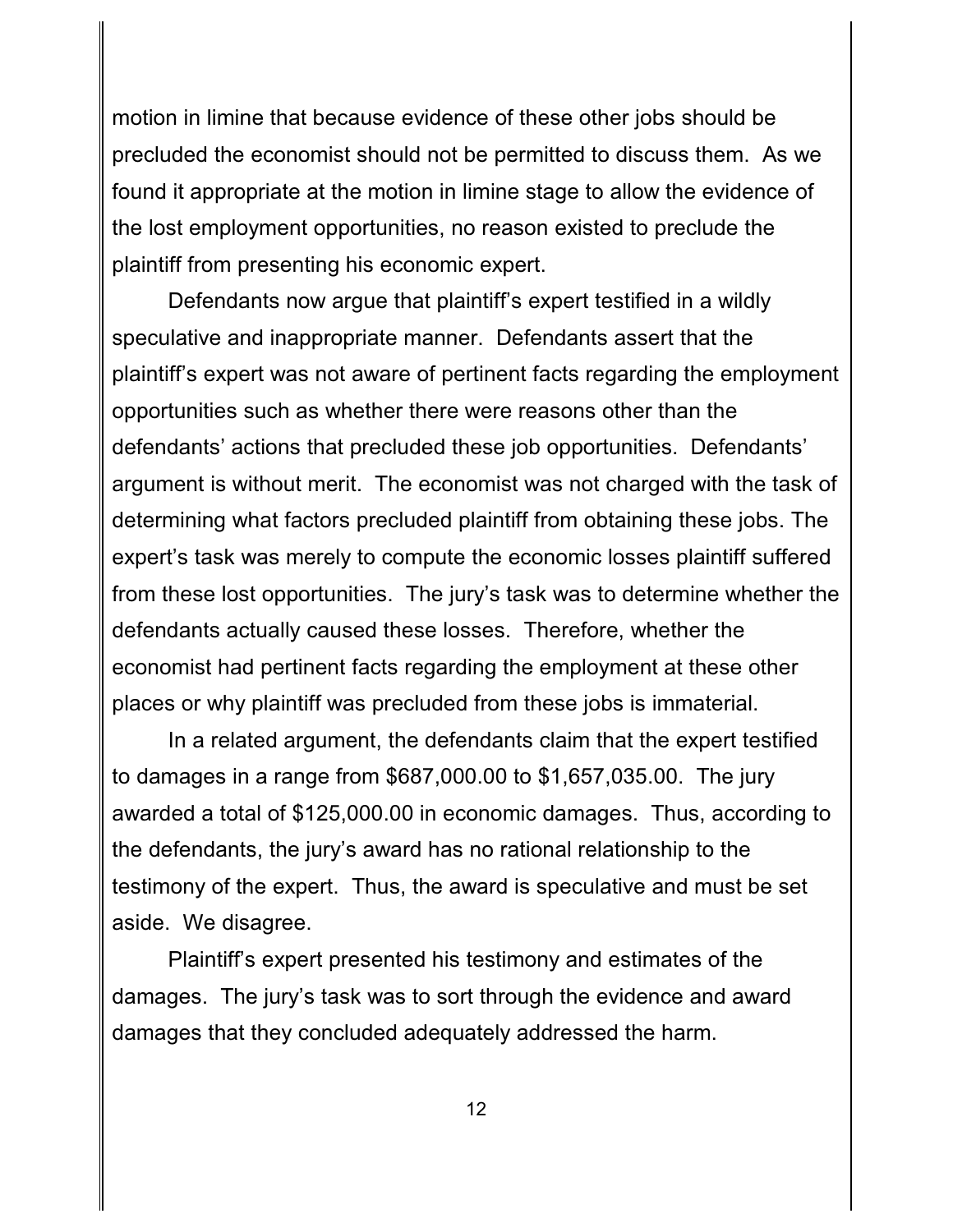Defendants have cited no law, and our research has uncovered none, for the proposition that if a jury awards damages, it must award at least the minimum in a range provided by the expert economist.<sup>7</sup> The court cannot ascertain the jury's exact reasoning, but based upon all the evidence in the case, including the credibility of the economic expert and his calculations, the jury found that \$125,000.00 was an appropriate award of economic damages.

# **d. Defendants' proposed jury instruction 25**

Defendants also complain that the court failed to provide a jury instruction that they proposed. The proposed instruction 25 $^8$  provided as follows:

> Plaintiff claims damages in the nature of lost wages from the Pennsylvania State Police. Plaintiff was not employed by the Pennsylvania State Police. Pennsylvania requires all new members of the State Police to serve a probationary period of eighteen months from date of original enlistment during which time they may be dismissed by the Commissioner for violations of rules and regulations, incompetency, and inefficiency without action of a court martial

<sup>8</sup>Defendants numbered their proposed jury instructions in such a way that two were numbered 25. Based on their arguments it is evident that defendants address the second number 25.

 $\frac{1}{2}$ In fact, the jury came back with the following question: "Can you advise us on what course of action we can take if the monetary amount cannot be agreed upon?" (Doc. 86, Jury Question #1). When faced with this question, plaintiff's counsel indicated, "I think they should go back and figure it out among themselves." (N.T. 3/25/09, at 2). To which, defendants' counsel responded, "Yeah." (Id.) The court then proceeded to charge the jury generally on attempting to reach an agreement. Notably, defense counsel did not request that the court charge the jury that they must at least award the minimum amount suggested by the plaintiff's expert witness.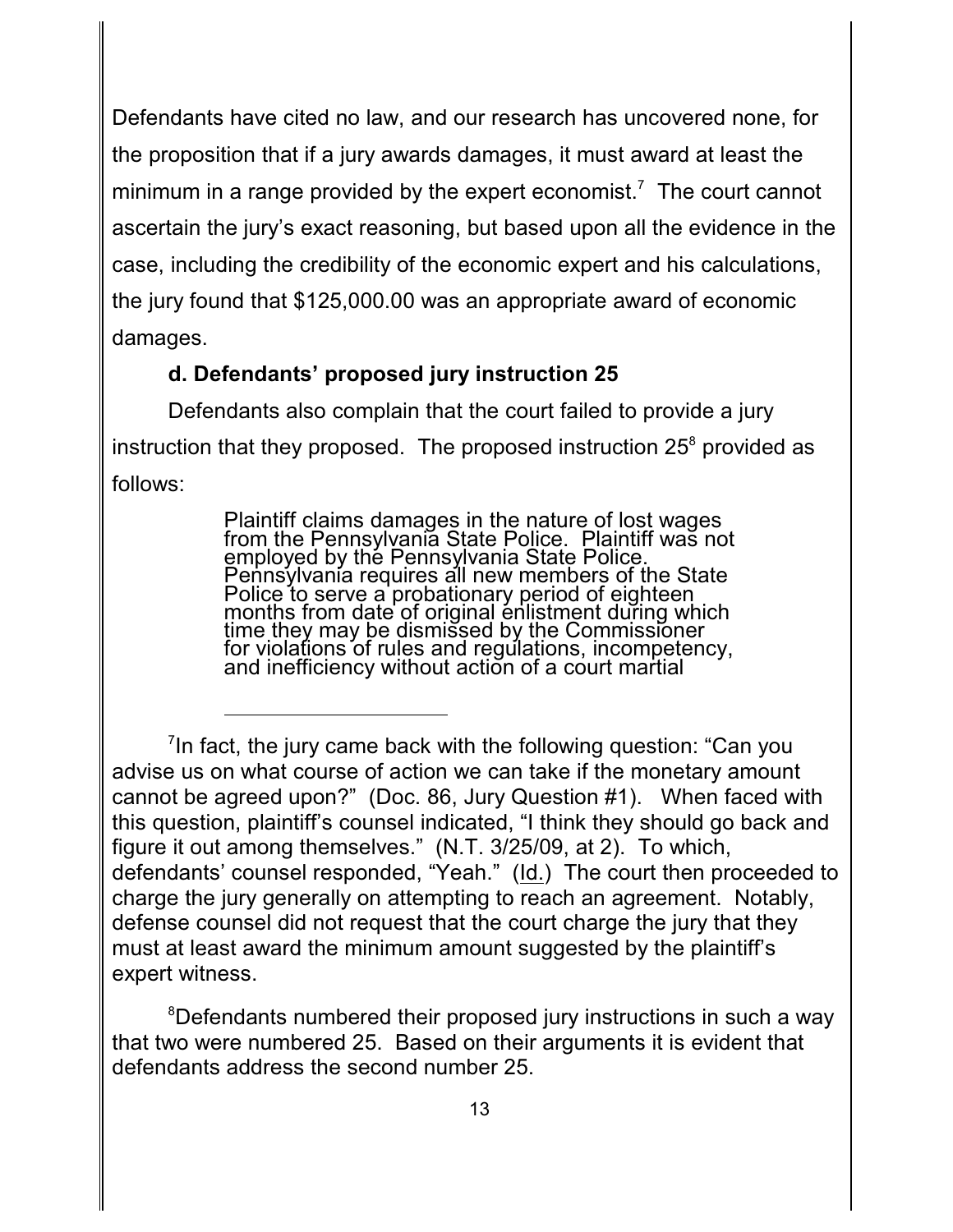#### board or the right of appeal to a civil court. (Doc. 54, Defendants' Proposed Points for Charge at 32).

Defendants couch their argument in terms of a "property" right. They assert that plaintiff had no property right to employment with the Pennsylvania State Police, and thus damages for this lost opportunity were inappropriate. We are unconvinced by defendants' arguments. The issue in this case is not whether the plaintiff had a property interest in employment with the Pennsylvania State Police. Rather, the damages issue was whether the defendants prevented the plaintiff from obtaining employment with the State Police and thus harmed him economically.

Defendants were free to argue to the jury that plaintiff would not have been hired by the State Police regardless of the defendants' action. They were free to argue with regard to the requirements of employment with the State Police. For the court to read the proposed charge on a statutory probationary period for State Police Officers, however, was unnecessary and would have been confusing to the jury.

#### **III. Remittitur of compensatory damages**

The jury awarded plaintiff \$100,000.00 in past non-economic damages. (Doc. 89, Verdict, ¶ 10.A.). Defendants argue that this amount is excessive and against the weight of the evidence because no evidence was presented that plaintiff's suspension resulted in any emotional distress, embarrassment, humiliation or medical problems to the plaintiff.

The law provides that a "plaintiff in a section 1983 case cannot recover for emotional distress unless he or she presents evidence of 'actual injury.'" Bolden v. Southeastern Pennsylvania Transp. Auth., 21 F.3d 29, 34 (3d Cir. 1994). Expert testimony, however, is not necessary to corroborate a plaintiff's claim for emotional distress. Id. In the instant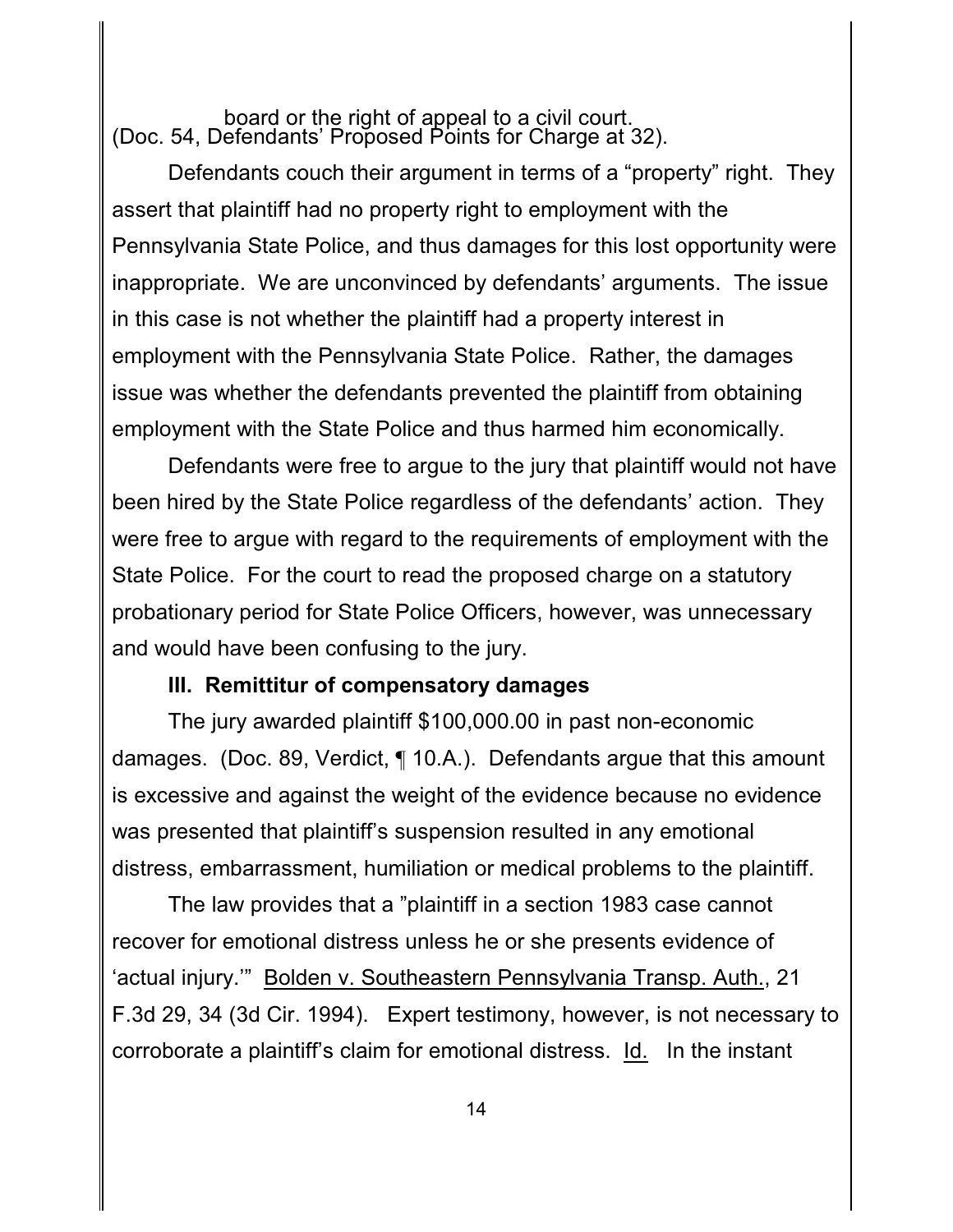case, the plaintiff himself testified to the emotional distress he suffered. He testified that the suspension left him feeling very alarmed and "horrible." (Id. at 49 - 50). He further indicated that he became extremely depressed during the suspension. (Doc. 121, N.T. 3/18/09 at 61). He had trouble sleeping. (Id.) He did not want to be seen in public, could not face his family and friends and he could not even get himself out of bed or accept phone calls. (Id. at 61 - 62). He would not leave his house unless it was absolutely necessary. (Id.) Defendants argue that plaintiff's testimony conflicted with other evidence in the case and does not support an award of non-economic damages. The jury, however, heard the evidence and the arguments of counsel. The jury then made credibility determinations and made the award of damages as it saw fit. Based upon the evidence presented, when viewed in the light most favorable to the verdict winner, remittitur of the jury award is not appropriate.

**IV. Judgment as a matter of law on the due process claim**

As noted above, the jury found that Defendant Luzerne County and Defendant Stankus deprived plaintiff of his due process rights in connection with the suspension of his employment between April 2004 and January 2005. (Doc. 89, Verdict ¶¶ 1-2). The defendants argue that they are entitled to judgment as a matter of law on this claim. We disagree.

A party asserting a procedural due process claim must show "that (1) he was deprived of an individual interest that is encompassed within the Fourteenth Amendment's protection of 'life, liberty, or property,' and (2) the procedures available to him did not provide 'due process of law.' " Hill v. Borough of Kutztown, 455 F.3d 225, 234 (3d Cir. 2006) (quoting Alvin v. Suzuki, 227 F.3d 107, 116 (3d Cir. 2000)). In this case, the dispute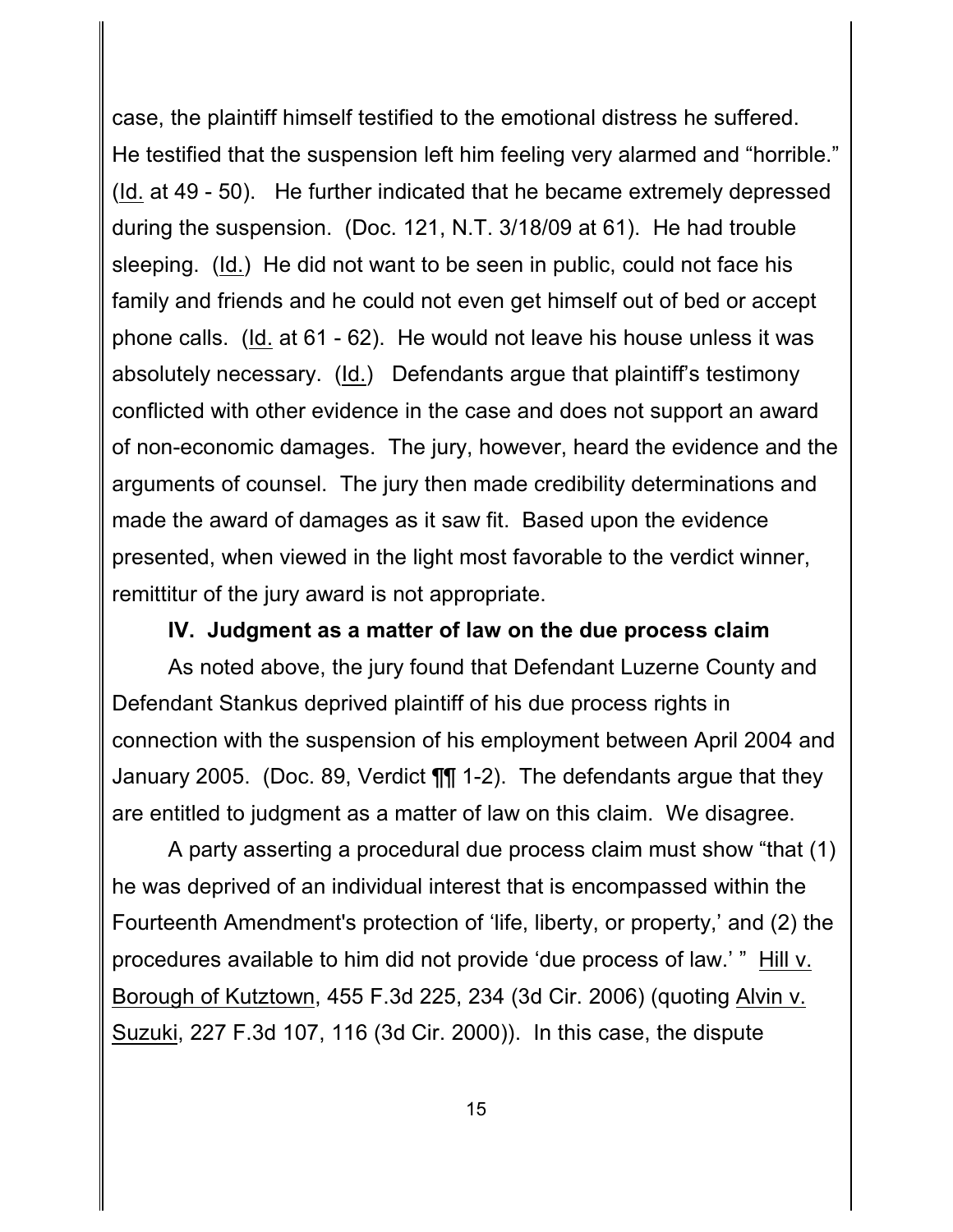involves the second of these questions, and defendants do not argue with plaintiff's contention that their actions deprived him of an interest protected by the Fourteenth Amendment. The jury therefore focused on the question of whether plaintiff received the process he was due in this situation.

"[O]nce it is determined that the Due Process Clause applies, 'the question remains what process is due.'" Cleveland Board of Education v. Loudermill, 470 U.S. 532, 541 (1985) (quoting Morrisey v. Brewer, 408 U.S. 471, 481(1972)). Due process "is not a technical conception with a fixed content unrelated to time, place and circumstances.' " Matthews v. Eldridge, 424 U.S. 319, 334 (1976) (quoting Cafeteria Workers v. McElroy, 367 U.S. 886, 895 (1961)). Instead, courts are to inquire into the circumstances of the deprivation to determine what process is required. Id. Accordingly, "'[consideration] of what procedures due process may require under any given set of circumstances must begin with a determination of the precise nature of the government function involved as well as of the private interest that has been affected by governmental action.'" Wolff v. McDaniel, 418 U.S. 539, 560 (1974) (quoting McElroy, 367 U.S. at 895).

Three factors generally guide this determination:

First, the private interest that will be affected by the official action; second, the risk of an erroneous deprivation of such interest through the procedures used, and the probable value, if any of additional or substitute procedural safeguards; and finally, the Government's interest, including the function involved and the fiscal and administrative burdens that the additional or substitute procedural requirement would entail.

Matthews, 424 U.S. at 335.

The Third Circuit Court of Appeals has concluded that "[a]t a minimum, due process requires notice and a hearing." Wilson v. MVM, Inc., 475 F.3d 166, 178 (3d Cir. 2007). Still, "when that notice and hearing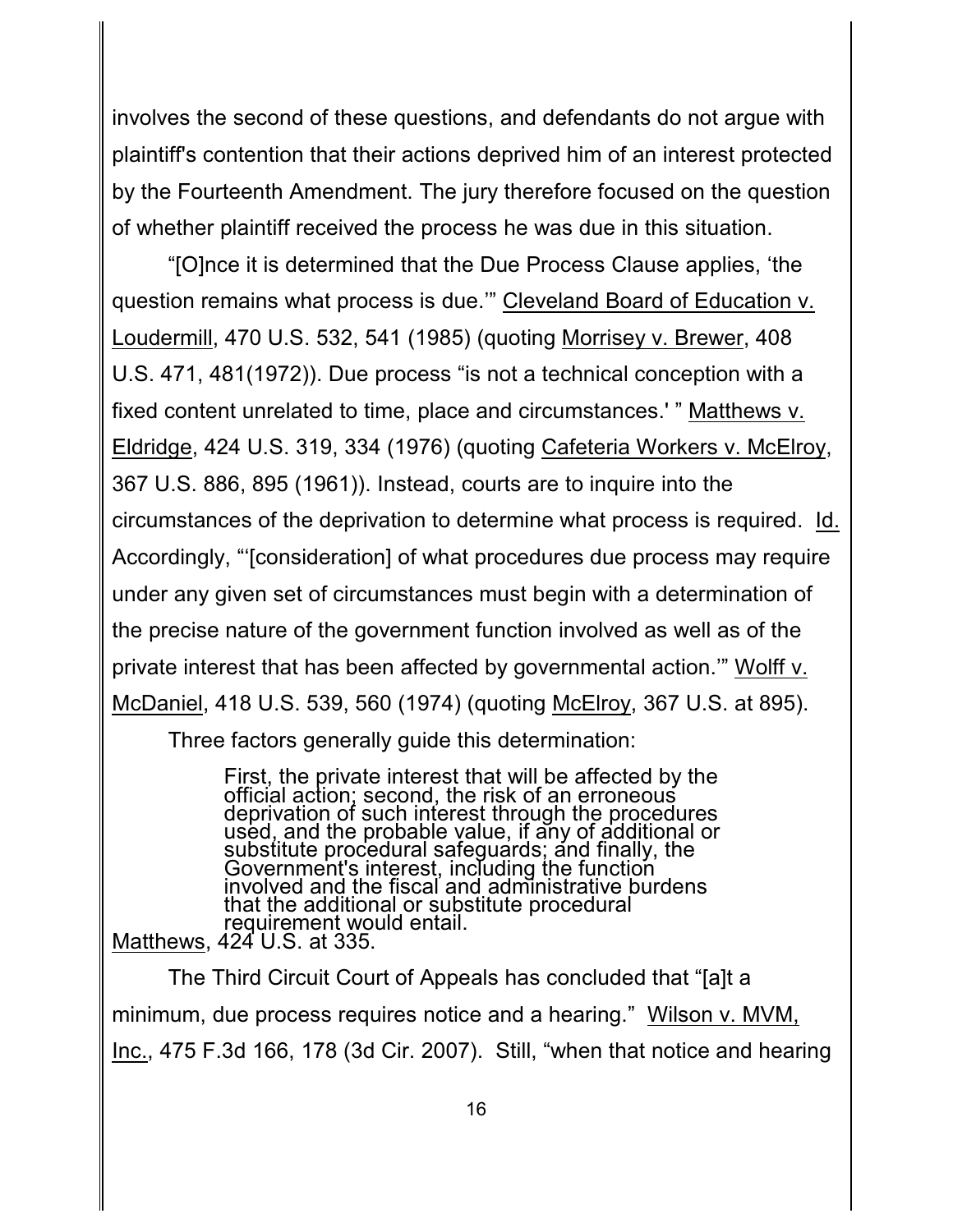must be provided and how intensive the hearing must be is a determination that depends on the balancing of [the] three interests" articulated in Matthews. Id.

In the instant case, it is undisputed that the plaintiff did not receive a hearing prior to his suspension. "[I]t is fundamental that except in emergency situations . . . due process requires that when a State seeks to [deprive a person of] (a protected) interest . . ., it must afford notice and opportunity for hearing appropriate to the nature of the case before the [deprivation of the interest] becomes effective." Dee v. Borough of Dunmore, 549 F.3d 225, 232 (3d Cir. 2008) (quoting Board of Regents v. Roth, 408 U.S. 564, 569-70 n.7 (1972).

As noted, pre-deprivation hearings are not necessary in emergency situations. Defendants argue that "their interest in protecting the safety of their citizens far outweighed Plaintiff's interest in having a hearing before he was suspended[.]" (Doc. 129, Defendants' Amended Brief at 30). Defendants presented evidence regarding this defense and argued it to the jury. (Doc. 125, N.T.  $3/24/09$  at 55 - 58). Additionally, the court instructed the jury on this issue. (Id. at 92) ("It is fundamental that except in emergency situations due process requires that a state actor must provide notice and an opportunity for a hearing appropriate to the nature of the case before the deprivation. In extraordinary situations where some valid governmental interest is at stake, it is permissible to postpone the hearing until after the deprivation. In such situations, the interest asserted by the

<sup>&</sup>lt;sup>9</sup>Defendants' argument as to the emergency need to suspend the plaintiff involved allegations that he had been involved in several altercations at various night clubs while off duty. (Doc. 125, N.T. 3/24/09 at 55 - 58).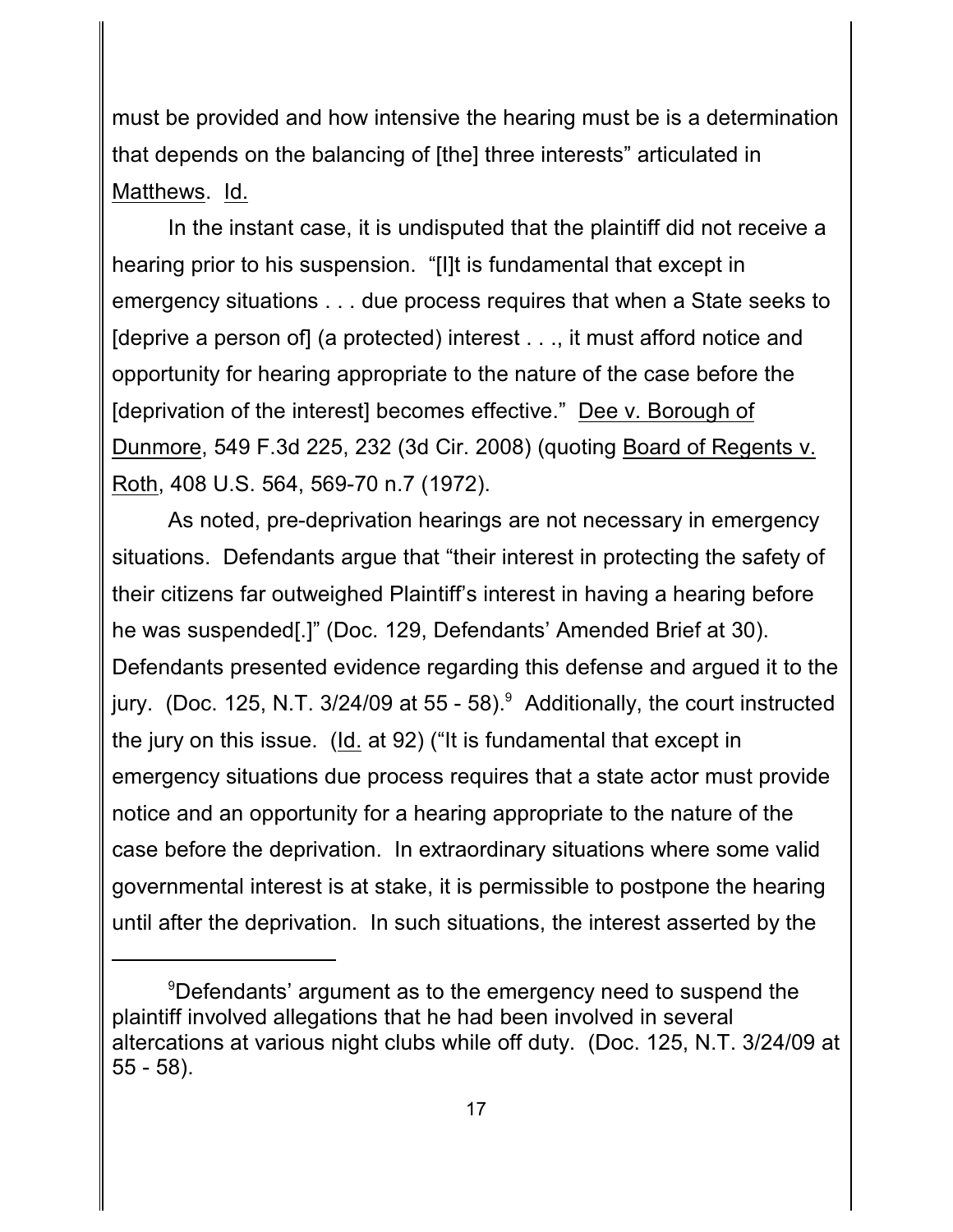government must be weighed against the plaintiff's interest in having a hearing before the deprivation.").

The jury in the instant case, heard the evidence and arguments of counsel. They received appropriate instructions from the court. Ultimately, the jury rejected the defendants' argument and found a due process violation. No error is apparent. No reason exists to overturn the jury's due process verdict. The court therefore rejects defendants' argument on this issue.

For the foregoing reasons, the court will deny, in all respects, the defendants' motion for judgment as a matter of law pursuant to Rule 50 of the Federal Rules of Civil Procedure. An appropriate order follows this memorandum.

We now turn our attention to the plaintiff's motion for attorney's fees and costs.

# **B. Plaintiff's motion for attorney's fees and costs**

# **Discussion**

The court has discretion to award "a reasonable attorney's fee" to prevailing parties in civil rights actions. 42 U.S.C. § 1988. To determine the amount of a "reasonable fee," the court first calculates the "lodestar" which is the "number of hours reasonably expended on the litigation multiplied by a reasonable hourly rate." McKenna v. City of Phildadelphia, 582 F.3d 447, 455 (3d Cir. 2009) (quoting Hensley v. Eckerhart, 461 U.S. 424, 433 (1983). Excluded from the lodestar calculation are hours not reasonably expended including "excessive, redundant, or other unnecessary" hours. Id.

In the instant case, the parties agree that an hourly rate is \$375.00 is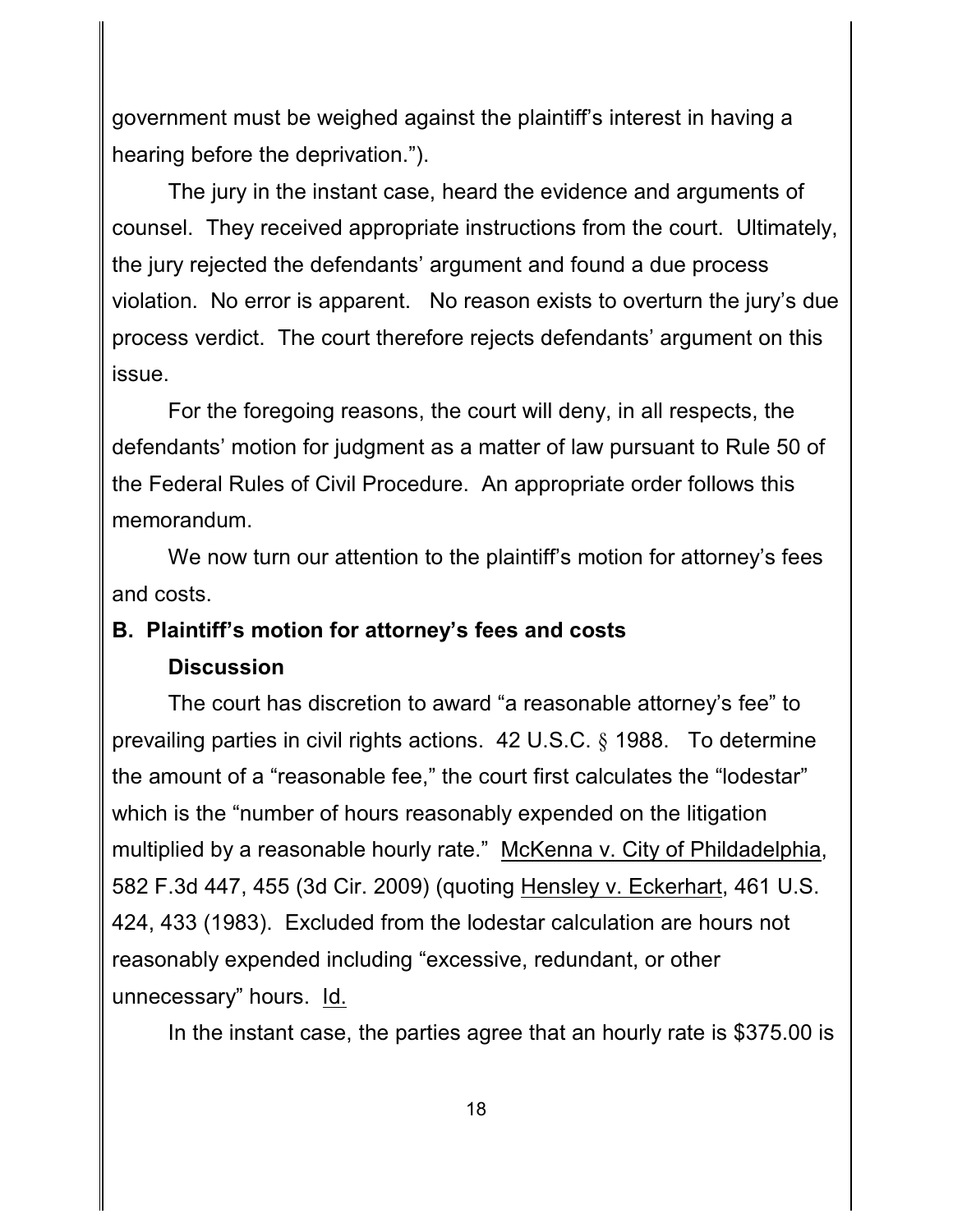reasonable for plaintiff's counsel Barry H. Dyller. (Doc. 107-2, Defendants' Brief at 4 ("Defendants will accept, for purposes of this motion only, based upon the facts and evidence of this case, the hourly rate of \$375.00 for Mr. Dyller as being reasonable."). Attorney Dyller states that he spent 497.00 hours on the case up until the post-trial stage, for a total of \$186,375.00. (Doc. 102, ¶ 5). The petition also seeks 4.75 hours at 375.00 per hour, a total of \$1,781.25, for preparing the fee petition. (Id. at par 8). The total set forth in the original petition for Attorney Dyller is therefore \$188,156.25. The petition for fees further asserts that plaintiff's attorney Kelly A. Bray spent six hours on the case at \$215.00 per hour for a total of \$1,290.00. (Id.) Lastly, paralegal Nancie Redmond spent 66.25 hours on the case at a rate of \$90.00 per hour. Redmond's total is thus \$5962.50. (Id.) Summing up these totals, plaintiff suggests a lodestar amount of \$195,408.75. (Id.)

In three supplemental filings plaintiff indicates further hours spent on the case post-verdict: 94.25 hours for Attorney Dyller at \$375.00 per hour; 2.25 hours for Lesa Gelb at \$350.00 per hour and 0.5 hours for Attorney Johanna Gelb at \$350.00 per hour. (See Doc. 111, 117, and 131). These total up to \$35,343.75 for Attorney Dyller; \$787.50 for Attorney Lesa Gelb and \$175.00 for attorney Johanna Gelb. The total of the supplemental fees is \$36,306.25. The supplemental fees added to the original fee \$195,408.75 equals \$231,715.00. Plaintiff also seeks costs in the amount of \$6,398.52. (Doc. 102 at ¶ 6). The total amount sought, therefore, is \$238,113.52. (Doc. 131at 18). A reduction of this amount is appropriate. Plaintiff agrees with the defendants that his calculation of mileage reimbursement is off by .035 dollars per mile. Plaintiff thus agrees to a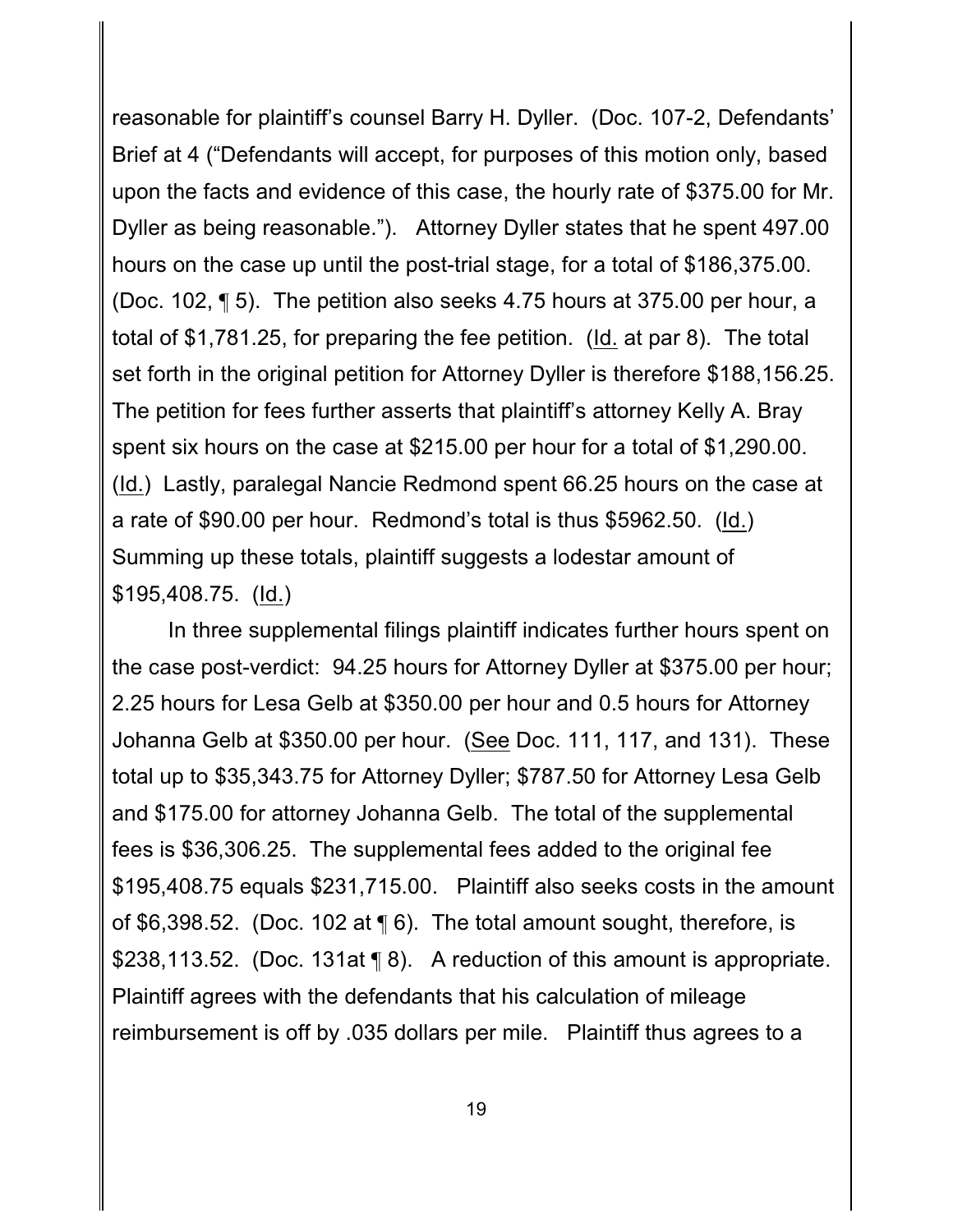\$28.42 reduction to adjust for this error. (Doc. 110, Plaintiff's Reply Brief at n.8, 22-23). Accordingly, plaintiff seeks a total of \$238,085.10, and we will use this amount as the "lodestar."

Defendants advance a three-pronged argument with regard to plaintiff's request for attorney's fees. They argue: 1) plaintiff was not a prevailing party; 2) certain time/expenses are vague and/or are excessive; and 3) paralegal time should be cut. We will address these issues separately.

#### **I. Prevailing party**

Plaintiff commenced the instant action in March 2007 by filing a complaint. Plaintiff filed a "Supplemental and Amended Complaint" on August 20, 2007 (Doc. 16). This amended complaint raised the following issues: 1) a First Amendment violation regarding plaintiff's suspension; 2) a Due Process violation regarding plaintiff's suspension; 3) a First Amendment retaliation regarding plaintiff's termination; and 4) a Due Process violation with respect to plaintiff's termination. (Id.). Plaintiff also pursued an Equal Protection claim. (Doc. 48, Plaintiff's Pretrial Memorandum at 14). At some point prior to the case going to the jury, plaintiff withdrew the Equal Protection claim and the Due Process claim regarding plaintiff's termination.

The jury, therefore, addressed only the following four issues: Due Process with regard to the suspension; First Amendment Association rights regarding the suspension; First Amendment Association rights with regard to the termination; and First Amendment retaliation regarding the termination. The jury found for the plaintiff on only one of these causes of action, the Due Process claim regarding the suspension. Defendants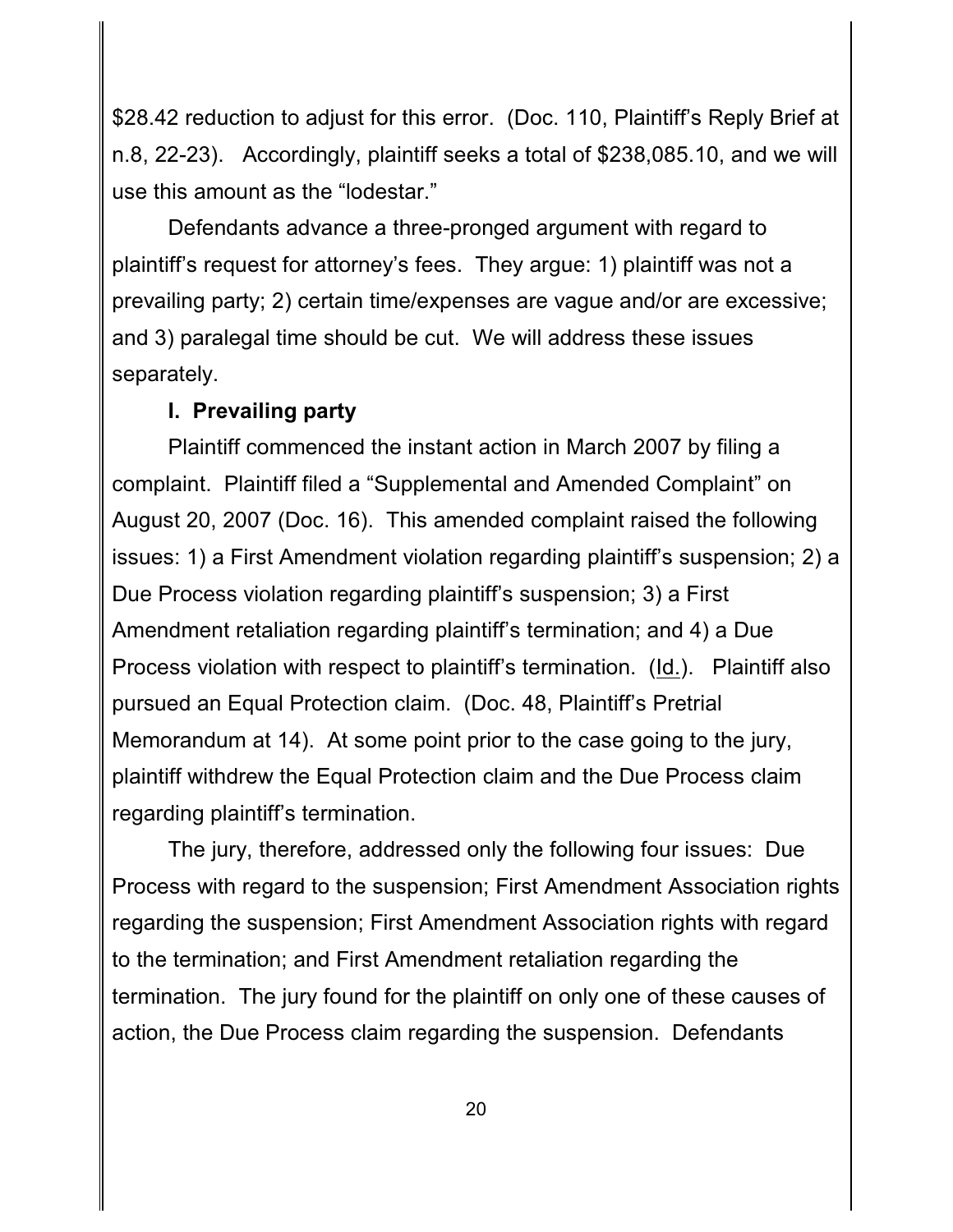argue that plaintiff initially pursued five causes of action, he tried only four of them and the jury found the defendants liable on only one of them. Therefore, plaintiff only prevailed on one issue not the whole case. The hours attributable to claims that plaintiff was not successful on should not be included in the lodestar according to the plaintiff. Defendants' position is that plaintiff was only successful on twenty (20) percent of his claims and the request fee should be reduced by eighty (80) percent. We disagree.

The law provides: "[A]n attorney's work on unsuccessful claims not related to the claims on which the attorney succeeded is not compensable, because such work cannot be deemed to have been expended in pursuit of the ultimate result achieved." " McKenna, 582 F.3d at 455 (internal citation and quotation marks omitted). The Third Circuit Court of Appeals has further explained:

 '[T]he District Court has a positive and affirmative function in the fee fixing process, not merely a passive role' and 'should reduce the hours claimed by the number of hours spent litigating claims on which the party did not succeed, that were distinct from the claims on which the party did succeed, and for which the fee petition inadequately documents the hours claimed.' Loughner v. Univ. of Pittsburgh, 260 F.3d 173, 178 (3d Cir. 2001). McKenna, 582 F.3d at 455.

Defendants are correct therefore, in asserting that the plaintiff is not entitled to the complete fee that he requests. We disagree, however, that he was only successful on twenty (20) percent of his claims. The case is more logically be broken down into two parts, the suspension and the termination. The jury found that defendants violated plaintiff's rights with regard to the suspension, but did not violate plaintiff's rights with regard to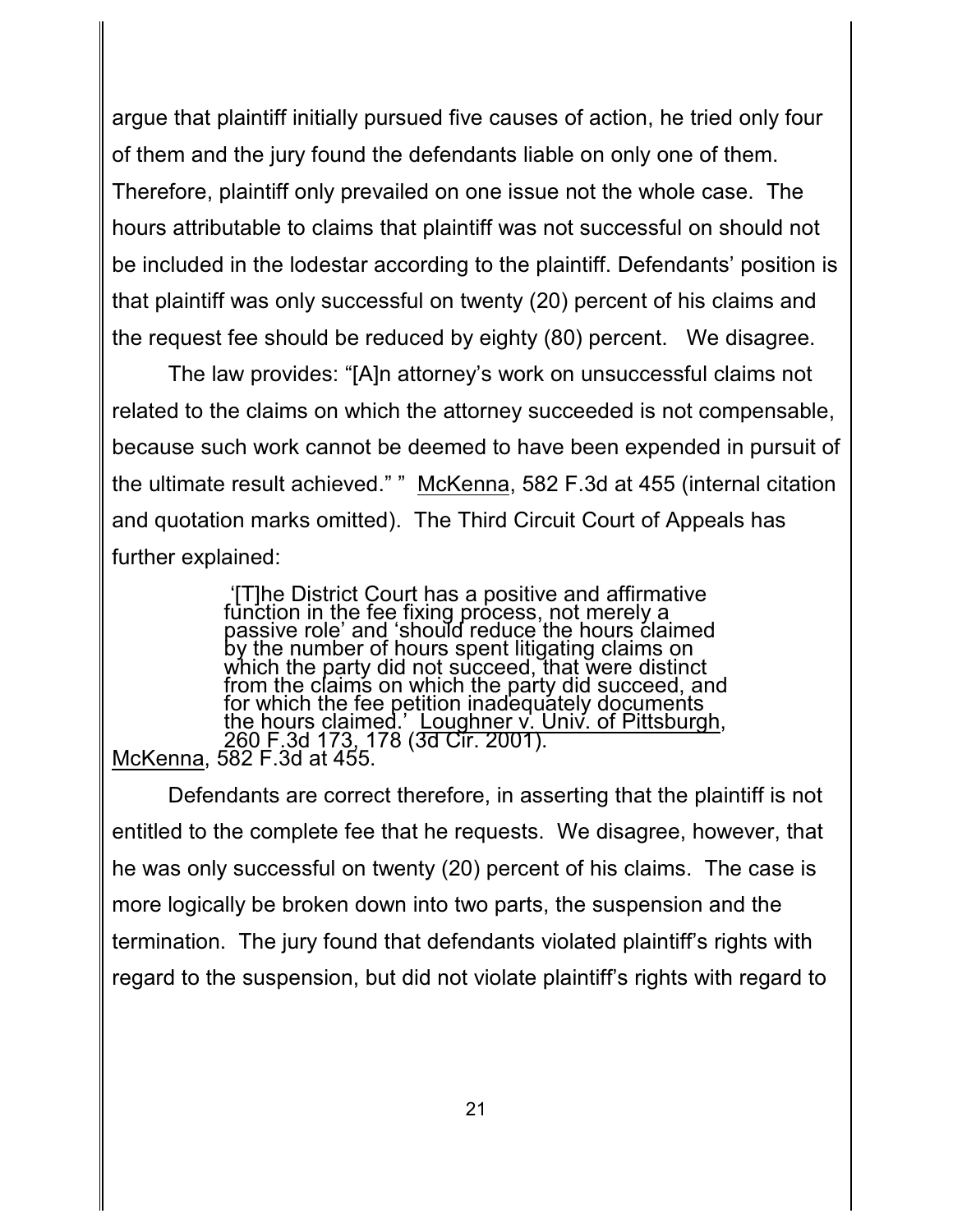the termination. Plaintiff, therefore, was fifty (50) percent successful.<sup>10</sup> We will thus reduce the lodestar amount by fifty (50) percent. $^\mathsf{11}\,$  After the amount sought by plaintiff is halved, the amount due is \$119,042.55.

# **II. Vague/Excessive hours**

Defendants argue that vague entries in the fee petition, are inadequate to support the work performed or whether the work related to prevailing claims. Defendants argue these issues in the alternative to the court using a percentage of unsuccessful claims. (Doc. 107-2) ("Should this court not provide a reduction based upon the percentage of unsuccessful and unrelated claims, Defendants seek the following reductions[.]"). We have, however, granted a percentage deduction based upon successful and unsuccessful claims. Therefore, we need not address this issue.

# **III. Paralegal time**

Plaintiff's petition for attorney fees and costs seeks to recover for time a paralegal used to: 1) prepare a chart that was not used a trial, 2) 'practice' with video equipment and 3) attend trial. Defendants argue that this work was either duplicative or unnecessary and that plaintiff's fee petition should not be granted with respect to these matters. After a careful review, we disagree.

 $10$ Defendants would have us break the suspension claim down into the First Amendment claim and the Due Process claim. These two claims are so inter-related, however, it would not be reasonable to break the case down any further because of success on one claim and failure on the other.

 $11$ Defendants seek a reduction of the costs also based on the same theory. We will also reduce the award of costs by fifty (50) percent.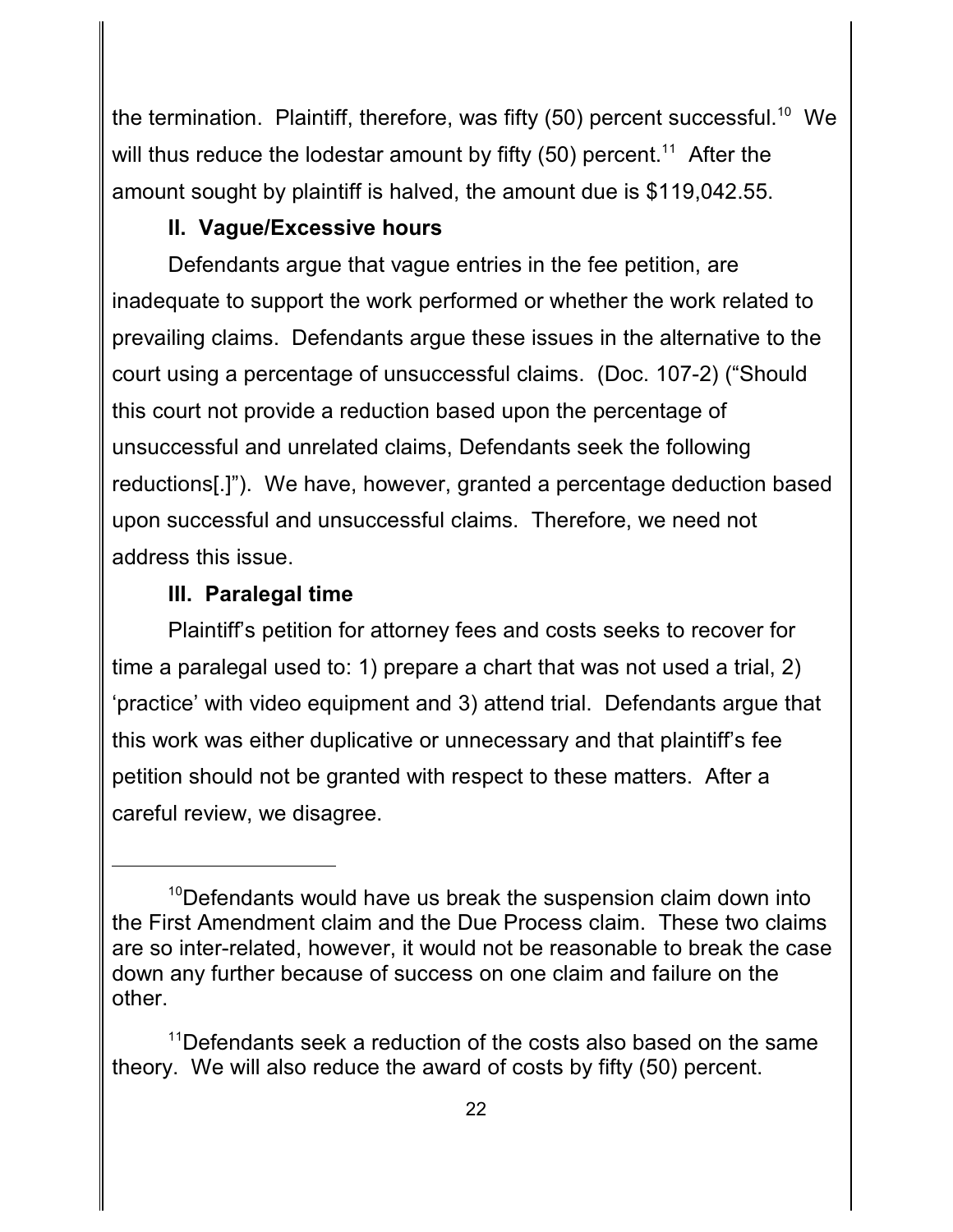First, defendants complain of a chart that the paralegal prepared relating to plaintiff's lost income and "growth" pay. Defendants argue that this matter is inappropriate for a fee petition because plaintiff retained an expert on these issues who prepared and testified to his own charts. Plaintiff points out, however, that the paralegal-constructed chart was utilized in a mediation of this matter. (Doc. 110, Plaintiff's Reply Brief at 18 - 19). Plaintiff did not retain an economic expert until after this mediation failed. Accordingly, we find that this chart used in an effort to settle the case is compensable.

Second, defendants argue that the paralegal's attendance at trial was unnecessary and that plaintiff should not be compensated for it We find that defendants' position is without merit. Plaintiff's counsel did not have a lawyer to "second chair" the trial. Instead, the paralegal assisted him. We find that this time is compensable. It is not unreasonable to reimburse the plaintiff for this cost.

Last, defendants challenge plaintiff's claim for compensation for his paralegal's practice with video equipment in the courtroom. We find that this matter is properly compensable. It is important that technological matters proceed smoothly during trial. Thus, it was important that someone on the plaintiff's team be familiar with the technological aspects of the presentation. In fact, defendants note that defendants' counsel even requested that his paralegal provide assistance in making her own video presentation. (Doc. 110, Plaintiff's Reply Brief at 20). Accordingly, we find defendants' objection to this portion of the fee petition to be without merit. **Conclusion**

Plaintiff's petition for attorney's fees and costs will be granted. For

23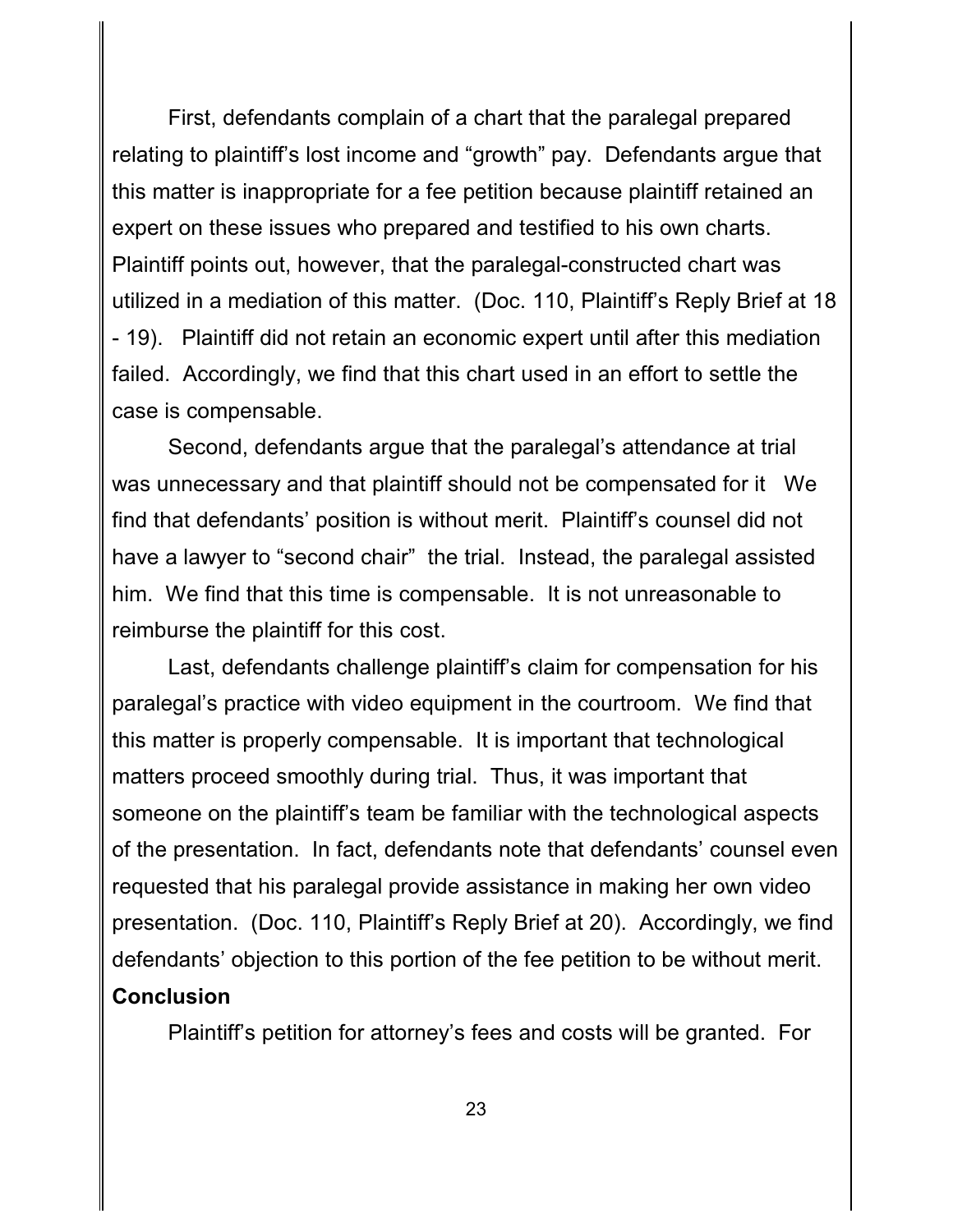the reasons set forth above, however, the plaintiff's requested attorney's fees and costs will be reduced by fifty (50) percent. An appropriate order follows.